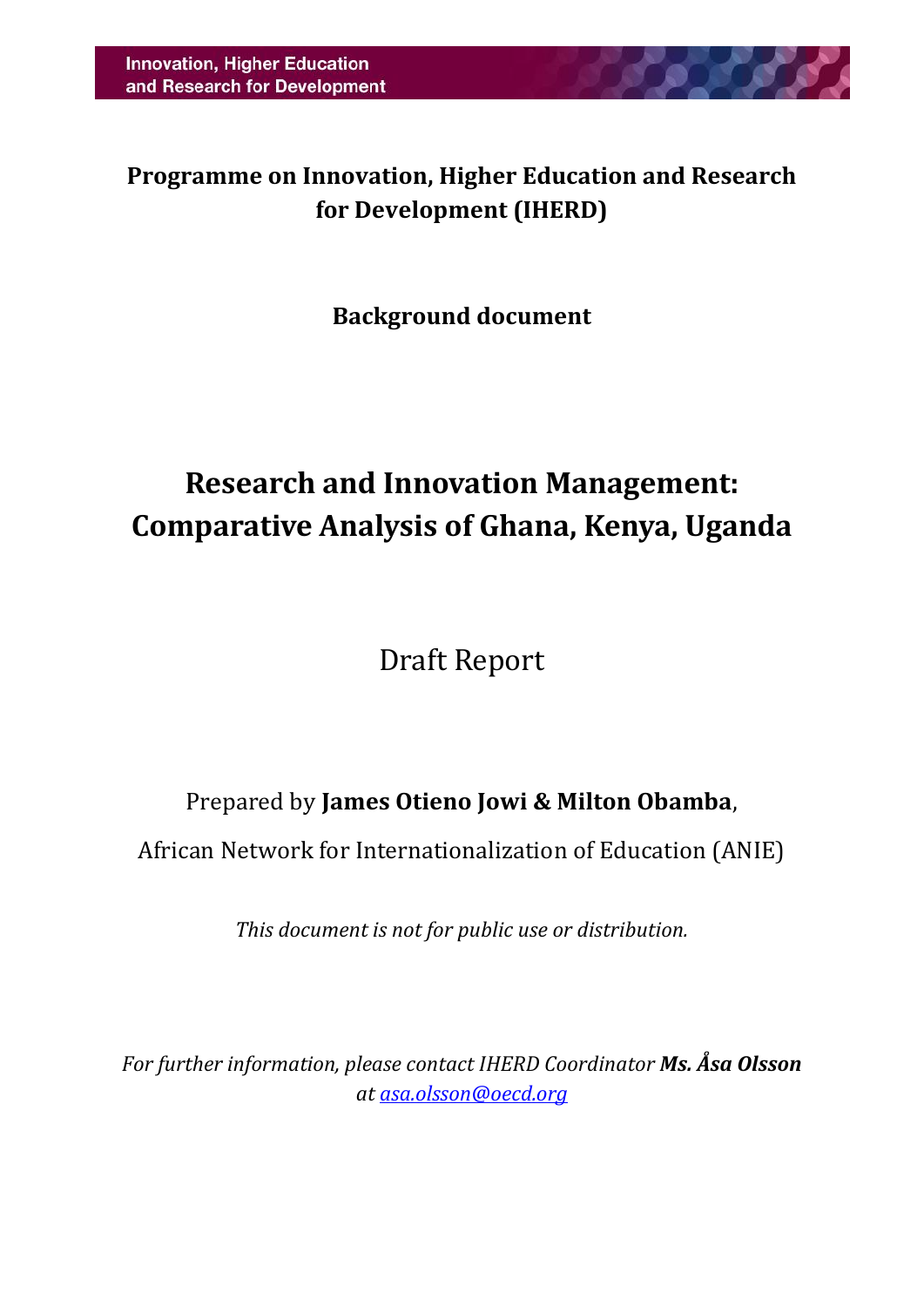#### **Acknowledgement**

This synthesis report is derived from extracts and analysis of the various contributions that constitute the full IHERD report on *Governance of higher education, research and innovation in Ghana, Kenya and Uganda*, (Jowi, 2013). This includes the work of and the other contributing authors"

#### <span id="page-1-0"></span>**Executive summary**

This synthesis report ties together the outcomes of a multi-country research project conducted by the African Network for Internationalization of Education (ANIE)on *Governance of higher education, research and innovation in Ghana, Kenya and Uganda* (Jowi et al, 2013). This research project is part of the wider OECD program on *Higher Education and Research for Development* (IHERD), which is funded by the Swedish International Development Cooperation Agency (Sida). The studies resulted in four separate analytic reports that explored and interrogated the policy and practice of research, innovation, and development management in Ghana, Kenya, and Uganda as well as at the overall Africa-wide level. This synthesis report summarises the results from the full report by:

- Exploring the current status, significance, and understandings of the connections between knowledge and national development planning in African countries,
- Summarising and contextualizing the account of the research and innovation management capacity in the three countries – Kenya, Uganda and Ghana
- Providing a comparative analysis and synthesis to illustrate the similarities and contrasts in the emerging policy, capacities, and institutional arrangements concerning the management of research and innovation systems in African countries;
- Identifying and analysing existing gaps and deficits in the policy and capacity for research, knowledge and innovation governance in the three countries; and suggesting options.

The case studies of Ghana, Kenya and Uganda show that:

- Recent development policy frameworks and program initiatives in the three countries demonstrate a clear focus on the interconnectedness between STI (science technology, and innovation) and development planning. However, the level of coherence within and among the existing policies, programs, and institutions still remains relatively weak. Policymakers require greater awareness and capacity building to ensure that national STI policies and programs capture the national development priorities and are internally and externally consistent in order to promote policy complementarily, coherence, and effectiveness.
- Notwithstanding the increasing mainstreaming of STI at the national development policy level, and despite the growing emphasis on the instrumentality of universities in promoting economic competitiveness and sustainable development, higher education institutions across the three countries remain poorly integrated into the emerging knowledge-based development paradigm and discourse. Higher education institutions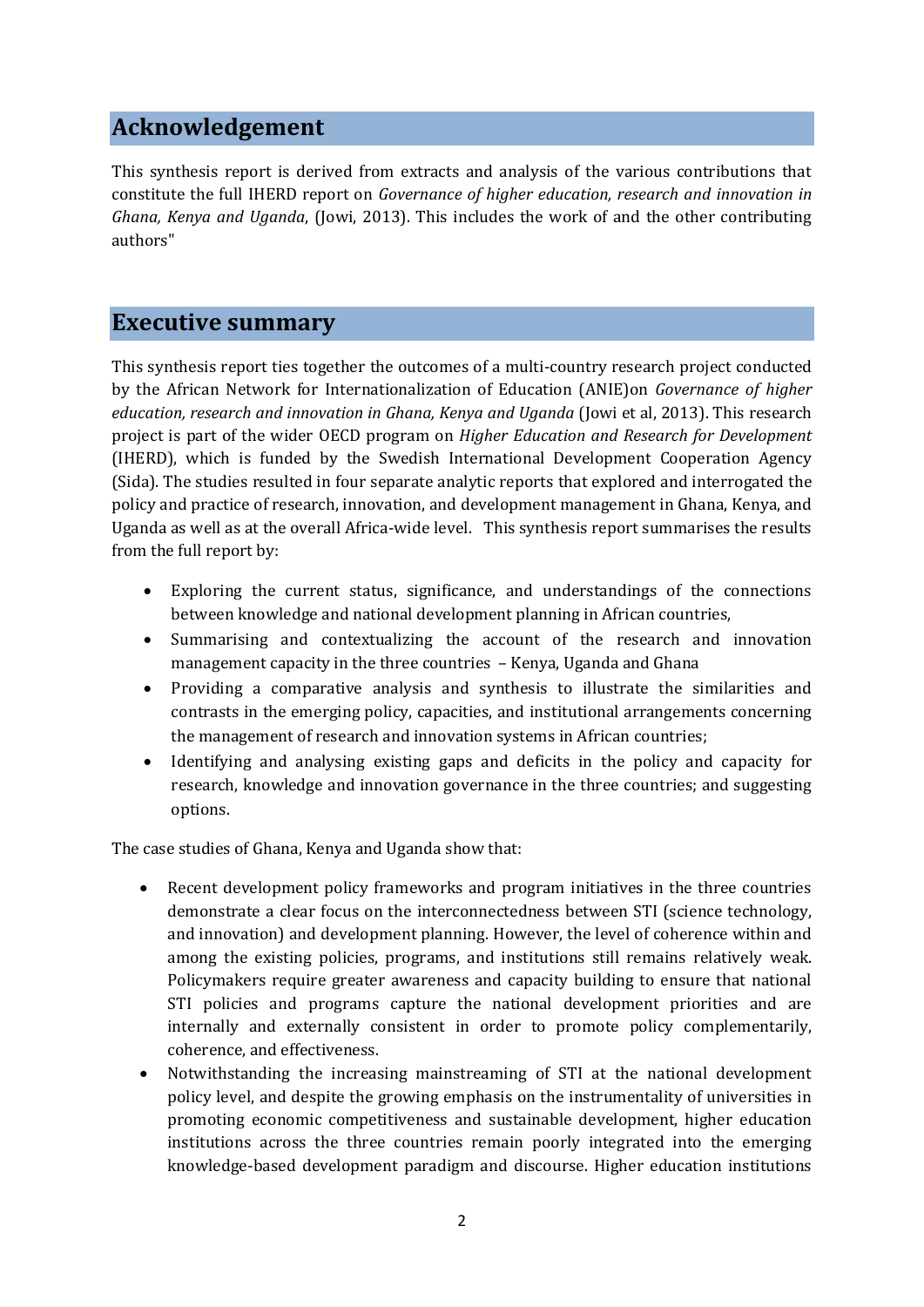still lack the required vision, resources, capacity, and leadership to embrace science technology and innovation as a guiding principle for their strategic planning and academic programs. The disjoint between national-level policies and institutional realities represent a devastating challenge to the realisation of knowledge-based economies in African countries. Senior leadership within universities and research institutions therefore require skills and capacity strengthening to be able to embed knowledge, enterprise, and innovation into their own strategic plans and research programs in order to discharge their mandate as catalysts of development;

- The three countries demonstrate impressive but varying levels of sophistication with respect to recent policy frameworks and governance arrangements for the management of their national research and innovation systems. Ghana and Kenya represent more elaborate and dynamic governance landscapes than Uganda; but all three countries clearly demonstrate an unmistakeable emphasis on developing more effective national institutional arrangements and policies to promote research governance and nurture knowledge economies. The key and most persistent weakness is the lack of national and institutional policies and programs that stimulate collaboration and knowledge exchange between research subsystems and the industrial and business subsystems.
- Inadequate and undiversified funding regimes remain a major challenge to the development of more vibrant research and innovation infrastructure in the three countries and across the sub-Saharan region. In the absence of private-sector funding and competitive grants, public universities and research institutes in the Sub-Saharan region predominantly depend on dwindling public subsidies as well as unpredictable international donor support. This narrow funding base suggests that research and innovation systems in the three countries face severe financial deficits and lack the capacity to formulate and drive their own domestic research agendas. National policymakers and university leadership need to be encouraged to work in closer partnership and to prioritize the strategic importance of research and innovation in national economic growth and competitiveness by investing more significantly in strengthening research capacity, infrastructure, and research opportunities in universities.
- The three country case studies demonstrate that internationalisation, particularly through transnational and transdisciplinary partnerships among universities; represent one of the most effective options for strengthening research capacity and governance arrangements for research and innovation in sub-Saharan countries.
- The studies demonstrate the need for systematic and coherent approaches to integrating STI Policy into national economic and development strategy. This embedding process should accord particular emphasis on the coherent translation and cascading of national development goals and STI policies into clear action plans and intervention programs that are directly connected to promoting economic growth and improving people's real livelihoods.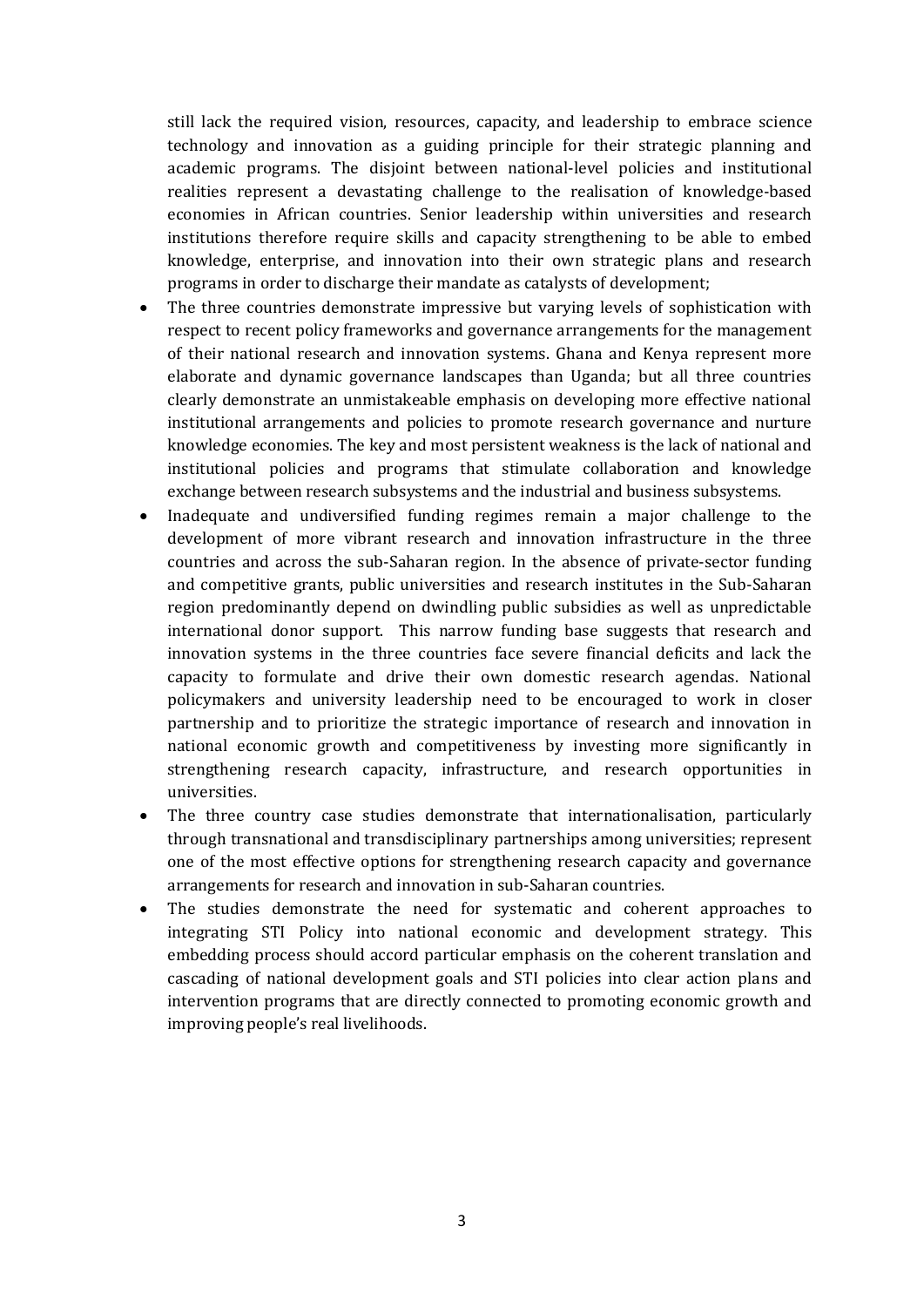## **Acronyms and abbreviations**

| <b>AAU</b>     | Association of African universities                                       |
|----------------|---------------------------------------------------------------------------|
| AU             | African Union                                                             |
| AfDB           | African Development Bank                                                  |
| <b>AHERS</b>   | African Higher Education Research Space                                   |
| <b>AMPATH</b>  | Academic Model Providing Access to Health                                 |
| <b>ASTII</b>   | African Science, Technology and Innovation Indicators Initiative          |
| <b>BERD</b>    | Business Expenditure on Research and Development                          |
| CAP            | <b>Consolidated Action Plan</b>                                           |
| <b>CNDPF</b>   | Comprehensive National Development Planning Framework                     |
| <b>CSIR</b>    | Council for Science and Industrial Research                               |
| GDP            | <b>Gross Domestic Product</b>                                             |
| <b>GERD</b>    | Gross Expenditure on Research and Development                             |
| <b>GETFUND</b> | <b>Ghana Education Trust Fund</b>                                         |
| <b>GOVERD</b>  | Government Expenditure on Research and Development                        |
| <b>GPRS</b>    | Ghana poverty Reduction Strategy Paper                                    |
| GSS            | <b>Government Support for Scientists</b>                                  |
| <b>HERD</b>    | Higher Education Expenditure on Research and Development                  |
| IAU            | <b>International Association of Universities</b>                          |
| <b>IUCEA</b>   | Inter-Universities Council for East Africa                                |
| <b>JCRC</b>    | Joint Clinical Research Centre                                            |
| MOE            | Ministry of Education                                                     |
| <b>MOEST</b>   | Ministry of Environment Science and Technology                            |
| <b>MOHEST</b>  | Ministry of Higher Education Science and Technology                       |
| <b>NAB</b>     | <b>National Accreditation Board</b>                                       |
| <b>NABPTEX</b> | National Accreditation Board for Professional and Technician Examinations |
| <b>NEPAD</b>   | New Partnership for Africa's Development                                  |
| <b>NCTE</b>    | National Council for Tertiary Education                                   |
| <b>NCST</b>    | National Council for Science and Technology                               |
| <b>NDPC</b>    | National Development Planning Commission                                  |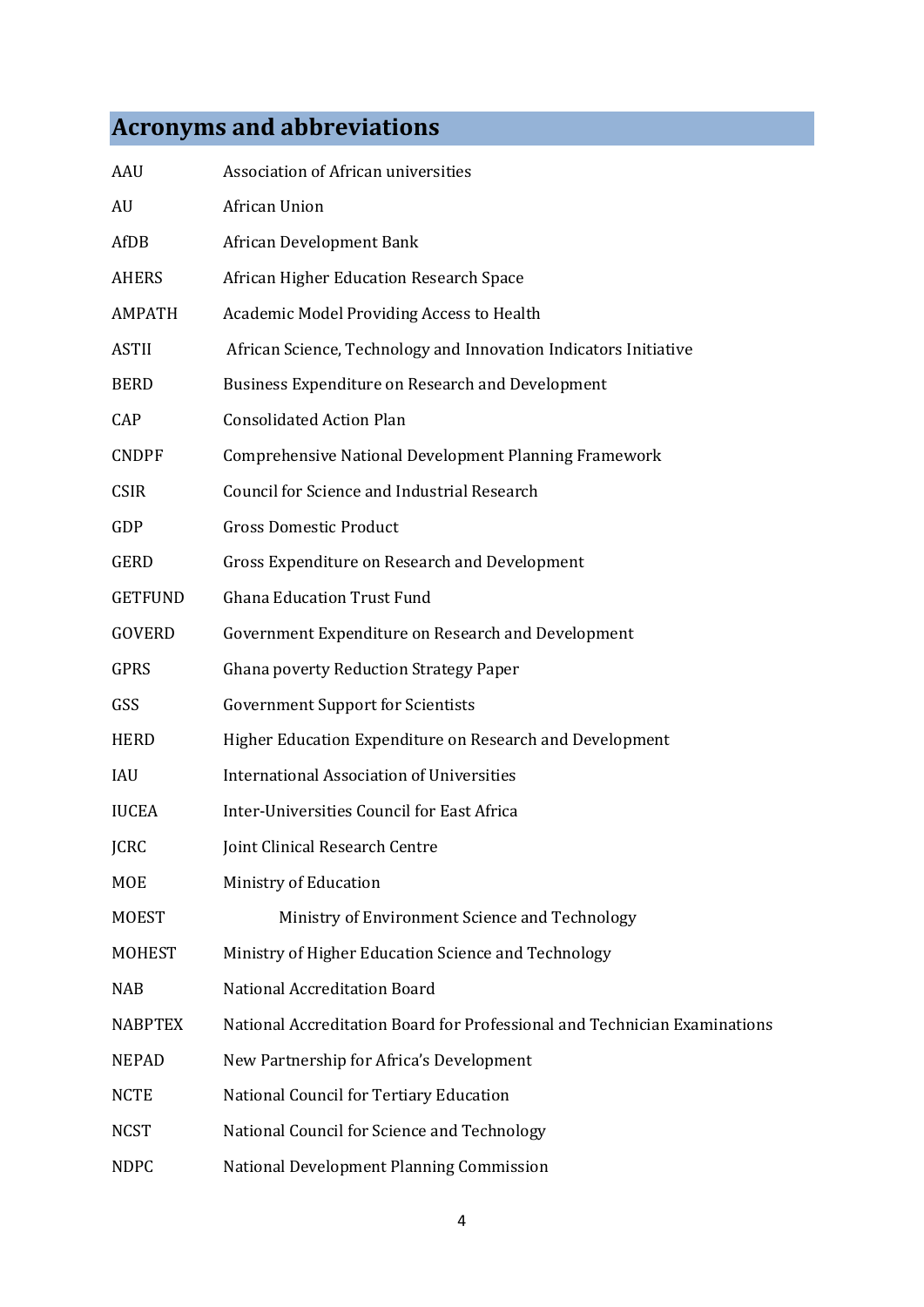| <b>NESC</b>     | National Economic and Social Council                            |
|-----------------|-----------------------------------------------------------------|
| <b>OECD</b>     | Organization for Economic Cooperation and Development           |
| <b>PNP</b>      | Private Non-Profit                                              |
| R&D             | <b>Research and Development</b>                                 |
| <b>RIT</b>      | Research Technology and Innovation                              |
| <b>RUFORM</b>   | Regional Universities Forum for Agriculture                     |
| <b>STI</b>      | Science Technology and Innovation                               |
| <b>STREFUND</b> | Science and Technology Research Fund                            |
| <b>UCST</b>     | Uganda Council for Science and Technology                       |
| <b>UNESCO</b>   | United Nations Educational Scientific and Cultural Organisation |
| <b>UNCTAD</b>   | United Nations Conference on Trade and Development              |
| <b>WIPO</b>     | World Intellectual Property Organization                        |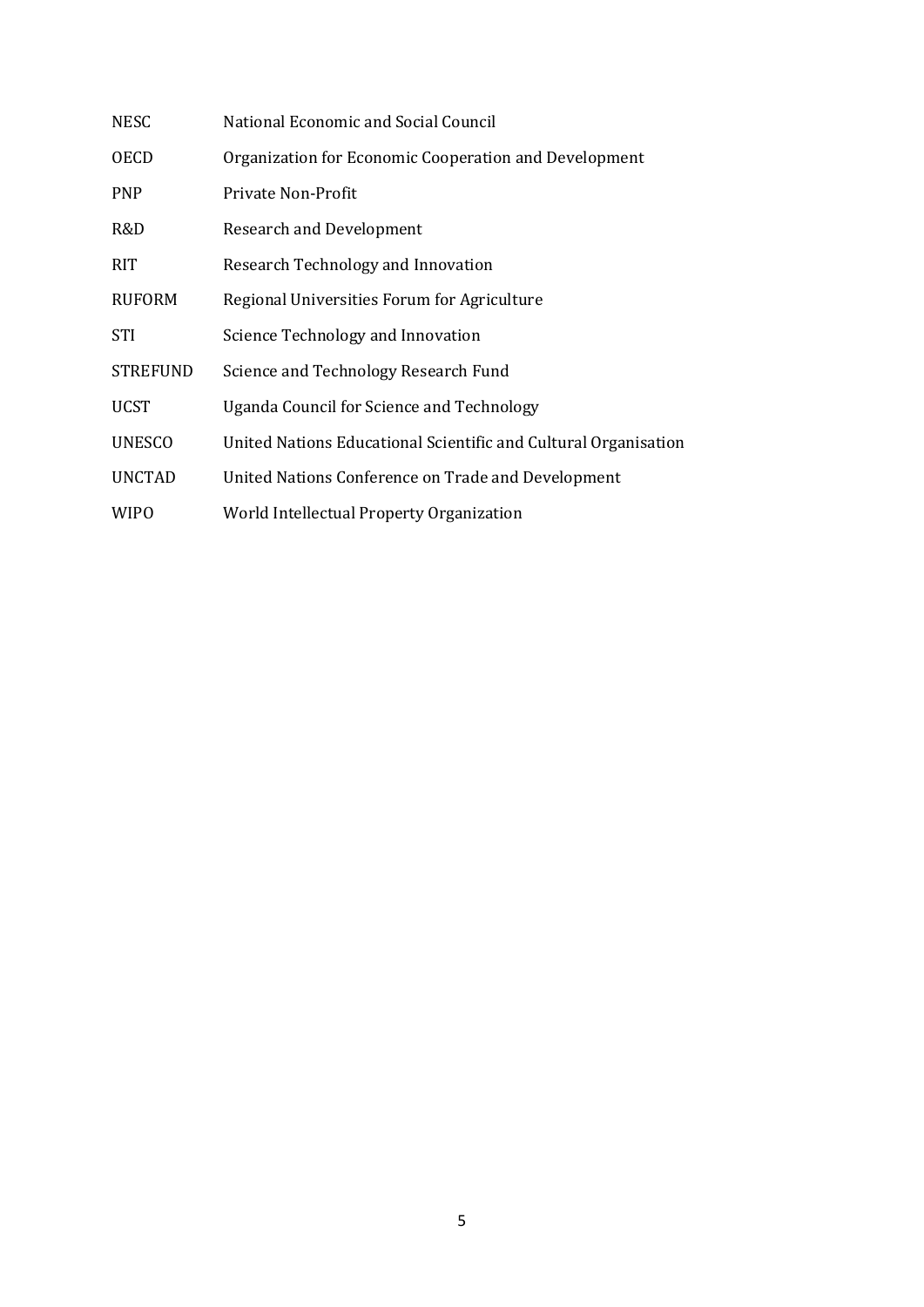## **Table of contents**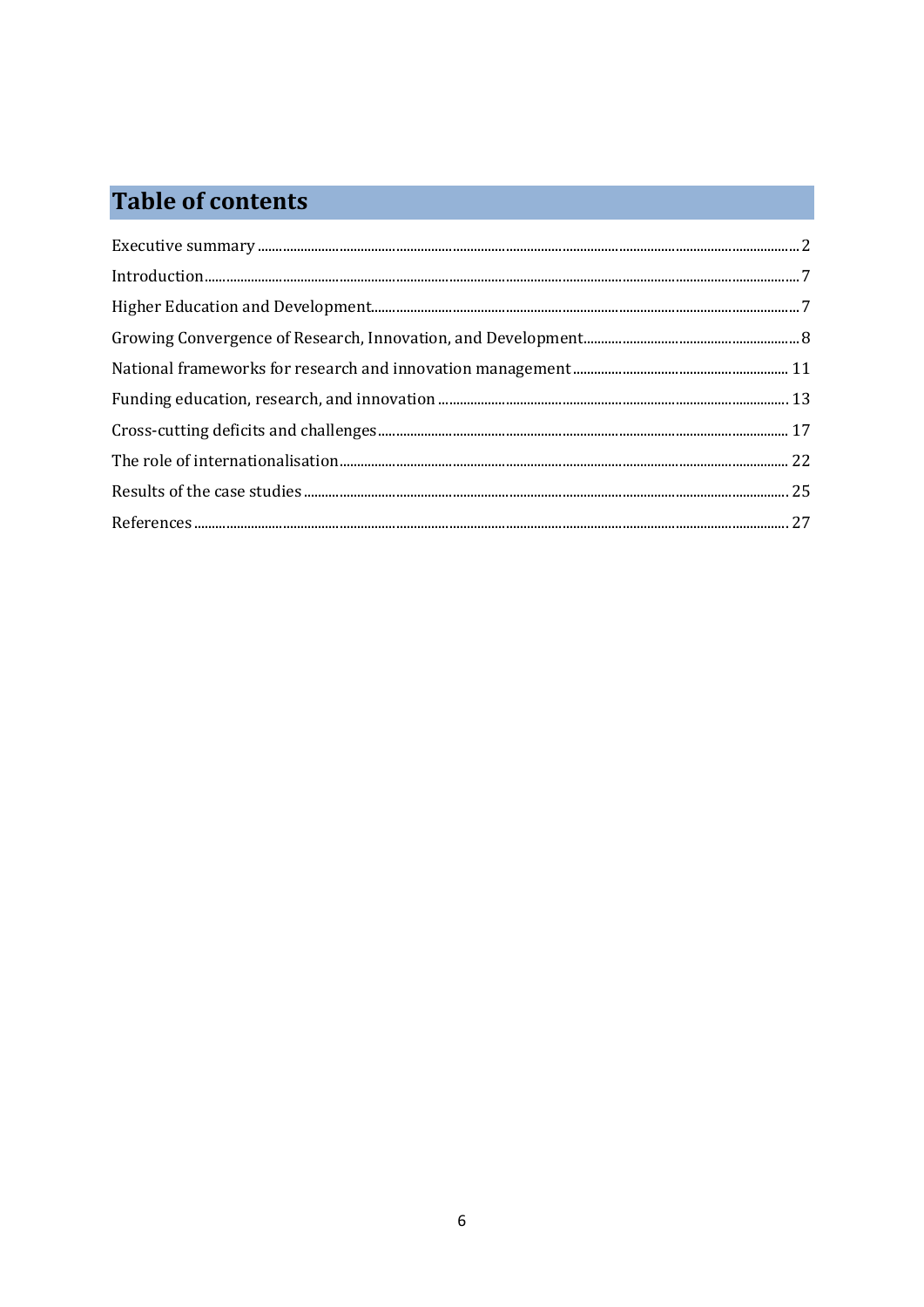## <span id="page-6-0"></span>**Introduction**

The emergence of the idea of knowledge economies over the last two decades represents a profound paradigmatic shift worldwide with respect to the organisation of national economic and production systems as well as the reconfiguration of the role of national education and training systems (OECD 1996). The impact, structure, and outcomes of the knowledge economy differs across and within regions and countries; however, the overall consequence is that knowledge has become increasingly recognized as a powerful driver of economic competitiveness, growth, and sustainable development (OECD 1996; World Bank 2007).

In recent decades, African countries have re-embraced higher education as a key instrument for national and regional development in a knowledge-based economic world order (Bailey et al 2012). A distinctive and growing emphasis on knowledge production, scientific innovation, and closer convergence between research and sustainable development has been observed across many African countries (Obamba, 2013). The three country case studies presented in this report provide captivating overviews of the current landscape of research and innovation as well as the existing institutional and policy arrangements for the governance of research and development in the three countries. In particular, the studies focused on the policy environment for research and innovation at the governmental level; the funding and governance context of research within institutions; as well as the growing importance of internationalisation at national and institutional levels.

The aim of this section is to provide a brief comparative analysis of the scope and character of research and innovation management in the three countries. The paper will synthesise and interrogate areas of similarity and contrast and provide readers with a clear basis for understanding how the three countries compare with each other in terms of the configuration, capacities, and deficits of their research and innovation systems.

#### <span id="page-6-1"></span>**Higher Education and Development**

The role of higher education in promoting rapid economic growth and sustainable development is now widely recognized across most African countries (Bailey et al 2012; Obamba 2012). This is hardly surprising; since most African countries have embraced the developmental university paradigm since post-independence and universities were viewed as the citadels of enlightenment, development, and national pride (Ajayi et al 1996). In more recent decades, the higher education system is required to play an increasingly central role in the new knowledge-intensive economic landscape. The three country case studies in this report demonstrate this new reality.

In all the three countries, recent national development policy documents have embedded higher education and knowledge production into the core of economic planning and management with the aim of utilising knowledge to accelerate the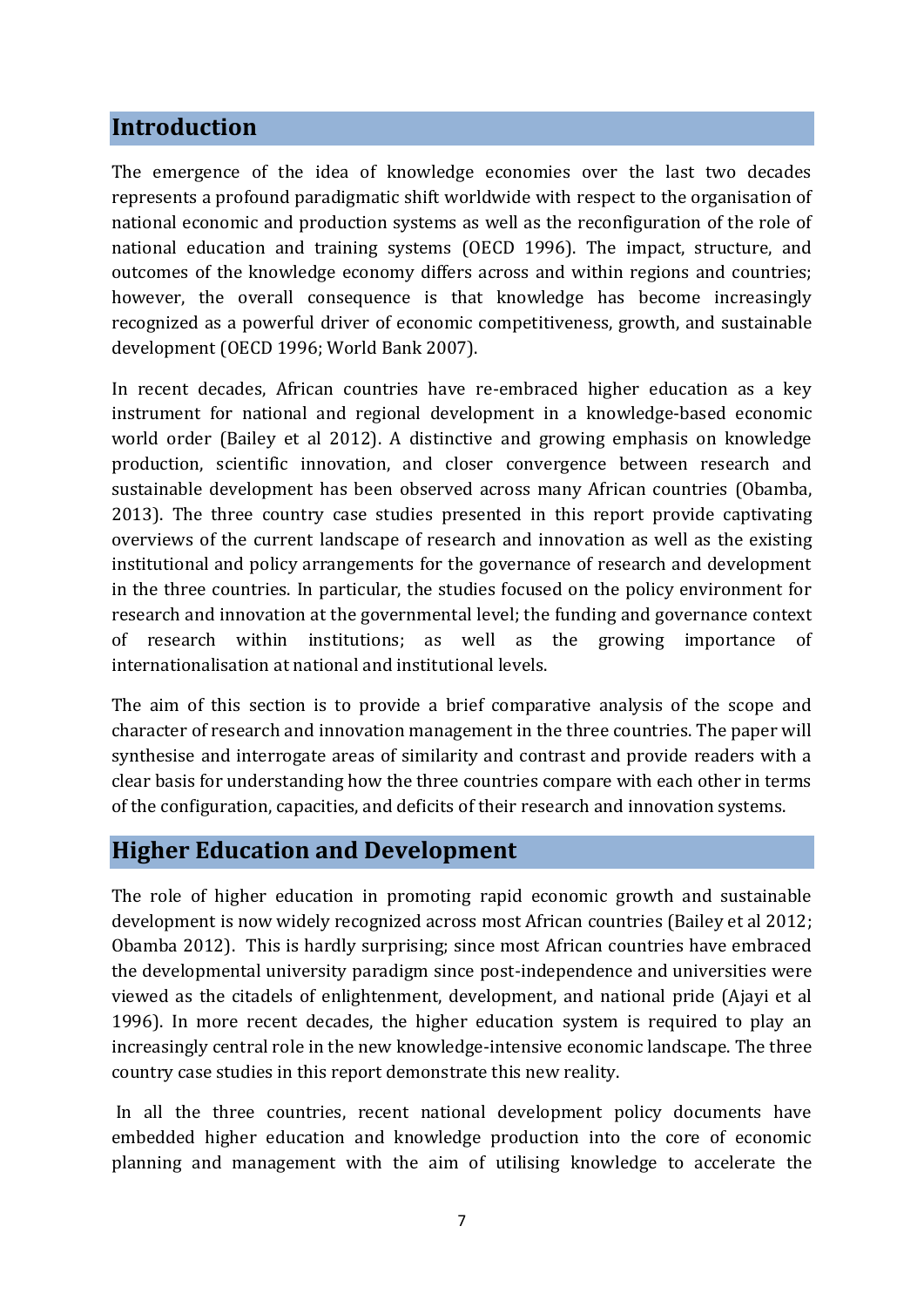achievement of key national development priorities, including the Millennium Development Goals. In Ghana, the *National Development Planning Commission* (NDPC) is involved in the coordination of policy for the purposes of enhancing the production and utilization of research and innovative outcomes to drive socio-economic development. In 2007, Uganda launched the *Comprehensive National Development Planning Framework* (CNDPF) which provided for the development of a 30 year Vision to be implemented through a mixture of short-term and longer-term National Development Plans (NDPs) and Sector Investment Plans (SIPs) at local and national levels. The short term National Development Plan 2010/11 – 2014/15 clearly stipulates the role of research in economic development initiatives, and more specifically recognises universities and vocational institutions as centres of teaching and research excellence that are expected to generate relevant knowledge to address national development challenges (Government of Uganda, 2010). The country's Poverty Eradication Action Plan further emphasised university participation in national development either directly or indirectly through innovative teaching, research, and community engagement (Government of Uganda, 2004). The document states that 'education contributes to the accumulation of human capital, which is essential for higher income and a sustained economic growth' (ibid.).

Education and human capital development have been at the centre of Kenya's economic development thinking for many decades as well. Kenya's first National Development Plan 1964-1970 (Kenya, 1964) attached significant political and economic importance to promoting education and made recommendations for substantial public funding. In a similar spirit, the *Sessional Paper No.10 of 1965* (Kenya 1965) also affirmed the economic importance of education, stating that education should be viewed as much more of an economic than a social service (Kenya 1965, p.305). Like Uganda's recently launched *Vision 2040*and Ghana's *Vision 2020*, Kenya's own *Vision 2030*(Kenya, 2007) strongly emphasizes the importance of building local capacity for science, technology and innovation and integrating knowledge production and utilization into the overall national development strategy in order to achieve rapid economic growth, poverty reduction, and Millennium Development Goals. Overall, the series of development policy instruments produced by the three case study countries clearly emphasize the significance of higher education in driving the national agenda for economic growth and sustainable development.

## <span id="page-7-0"></span>**Growing Convergence of Research, Innovation, and Development**

Recent developments and initiatives within Africa's evolving education and development policy landscape suggest a clear trajectory towards greater emphasis on knowledge-based development as opposed to the traditional preoccupation with higher education for manpower development. This new development dispensation is firmly anchored on knowledge produced through research and innovation activities and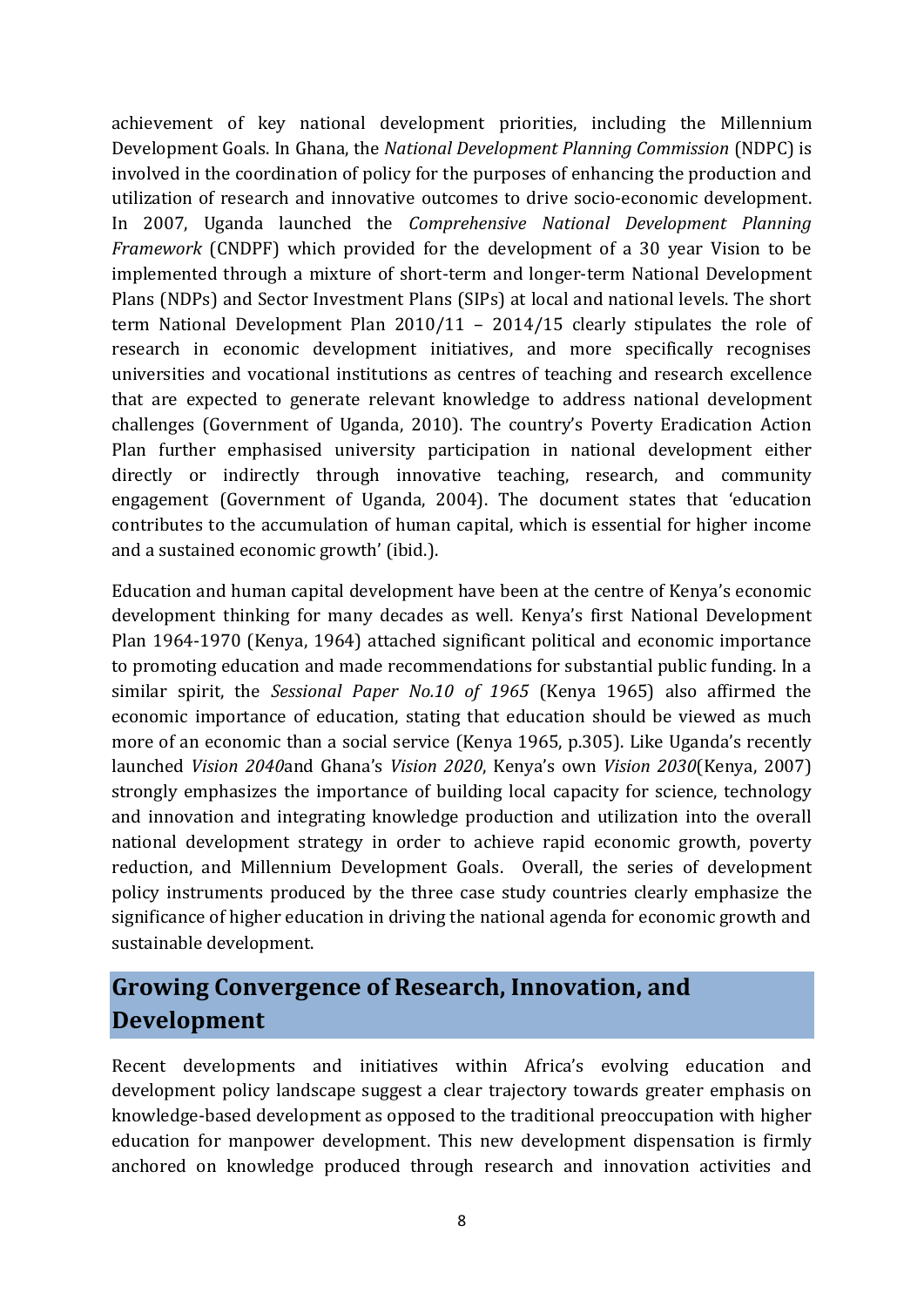constructed broadly as Science Technology and Innovation. The launch of Africa's *Science Technology Innovation Consolidated Action Plan* 2006–2010 (AU 2006) represents one of the unprecedented developments within the emerging terrain of capacity building for knowledge-based development and policymaking in African countries. The Consolidated Action Plan articulates Africa's overall vision for harnessing and applying science and technology in eradicating poverty, promoting sustainable growth and development, and strengthening Africa's fuller integration into the global knowledge and economic system (AU2006, 12). One of the key elements of the *Consolidated Action Plan* is the *African Science Technology and Innovation Indicators* (ASTII) Program (NEPAD 2010). Conceived in Johannesburg during the first African Ministerial Council on Science and Technology (NEPAD 2003), the ASTII Program, currently being successfully piloted in 19 African countries, aims to build the human and institutional capacities and systems needed to produce common internationally comparable indicators as tools for monitoring research and innovation programs at national and institutional levels across Africa (NEPAD 2010). The ASTII program represents a new trajectory of growing institutionalization and embedding of science and innovation in Africa's education and development policy. As widely discussed in the Africa Chapter in this series of reports, there is a wide range of other initiatives that demonstrate the increasing focus on building capacity and mainstreaming of knowledge (science-technology-innovation) into Africa's development.

The case studies of Uganda, Ghana and Kenya clearly capture this emerging pattern characterised by theincreasing convergence between STI and national development policy. In the Ghana case study Goski Alabi illustrates the preponderance and centrality of the STI phenomenon in almost every recent vision and development planning document produced by the Ghana Government. Most recently the country launched the *National Science, Technology and Innovation Policy* (2010) as the key policy document that drives research and innovation programs in Ghana. The STI approach features prominently in earlier blueprints as well, particularly the Ghana Poverty Reduction Strategy Paper I (1996 – 2005), Ghana Growth and Poverty Reduction Strategy (GPRS II, 2006-2009), as well as Ghana Vision 2020.The NSTI Policy established the Science and Technology Research Endowment Fund (STREFund) to provide funding for research and innovation initiatives (NSTI Policy, 2010).As a result of these recent initiatives, the Innovation Index Report (2012) notes that Ghana made some significant gains by moving 24 notches up from position 114 in 2010 to position 90 (out of 141 countries) in 2012(INSEAD/WIPO 2012).

A similar pattern of increasing institutionalisation and embedding of STI intothe national development is replicated in the Kenyan cased study as Obamba and Oanda discuss in this volume. A large and growing body of major recent policy blueprints in Kenya appears unanimous that the science-technology-innovation triad is critical for promoting economic growth, stimulating productivity, and improving people's livelihoods. The most important instrument within this new paradigm is the *Kenya Vision 2030* (Kenya 2007b), which is the country'snational development blueprint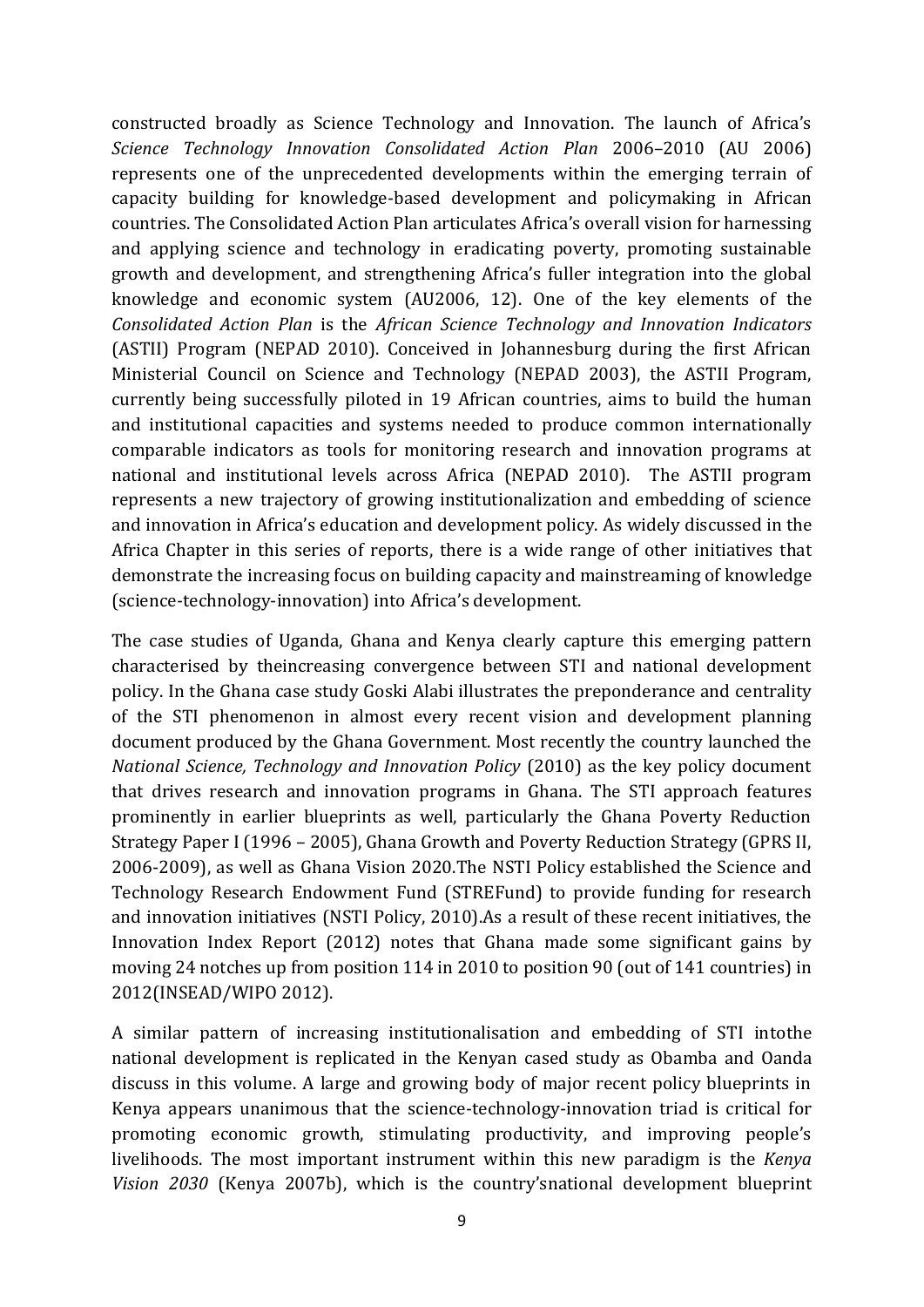which provides a robust and comprehensive social and economic development framework based on the application of STI and advanced knowledge. Other major policy instruments that articulate the developmental significance of STI and higher education include the *Strategic Plan 2008-2012 of the Ministry Higher Education Science and Technology* (Kenya 2008) and the *National Science, Technology and Innovation Policy and Strategy* (Kenya, 2009). In 2008, Kenya also launched the *Research Technology and Innovation Sector* as a distinct and independent sectoral entity charged with the role of strengthening STI capacity and promoting STI production and utilisation in Kenya's development programs (Kenya 2010b). All these initiatives clearly demonstrate, at least on paper, that Kenya is firmly committed a nurturing a knowledge-driven development agenda. The question of whether there is sufficient capacity and financial commitment to these goals remains debatable as Obamba and Oanda have discussed in this volume.

Compared to Ghana and Kenya, Uganda appears to manifest a relatively weaker and less integrated policy and institutional framework for the mainstreaming of STI in its national development planning. The 2012 Global Innovation Index puts Uganda at position 117 with a score of 25.6 whereas Kenya and Ghana are ranked 96 and 92 with scores of 28.9 and 29.6 respectively (INSEAD/WIPO 2012).This suggests that Uganda's STI capacity is still less developed compared to Kenya and Ghana, although the recent *African Innovation Outlook* suggests that Uganda spends more on research and development compared to both Kenya and Ghana (NEPAD 2010). A recent report of the Uganda Council for Science and Technology (UCST) conceded that Uganda's capacity to innovate is still low as the precipitants of innovation (e.g. stock of scientists, engineers, and S&T institutions) are still low and fall far below international average due to inadequate research infrastructure, low quality of research institutions and the high levels of brain drain (UCST 2011, xi).

However, Uganda has also launched a comprehensive *National STI Policy* (2009) instrument similar to the Kenyan and Ghanaian policy blueprints, and STI features prominently across a wide range of separate national development policy documents. For instance, Uganda's *Comprehensive National Development Planning Framework* (CNDPF), National *Development Plans,* and *Uganda Vision 2040*all separately emphasize that the role of higher education in research and innovation is critical for promoting Uganda's economic transformation and competitiveness. In particular, the current *National Development Plan* demands that Ugandan universities must be involved in generating advanced knowledge and innovations through research and to be able to adopt such knowledge to the local Ugandan situation as well as promote the development of local scientific and technological capacity required to deal with the problems of development in Uganda (Government of Uganda 2010). The country also rolled out the *Uganda Millennium Science Initiative* in 2006 through USD 35 million financing provided by the World Bank (UCST 2011). The objective of the programme was to increase the number and quality of scientists produced by Uganda's universities and research centres, and to boost the country's technological productivity in industrial, agricultural and other sectors (Egwang, 2010).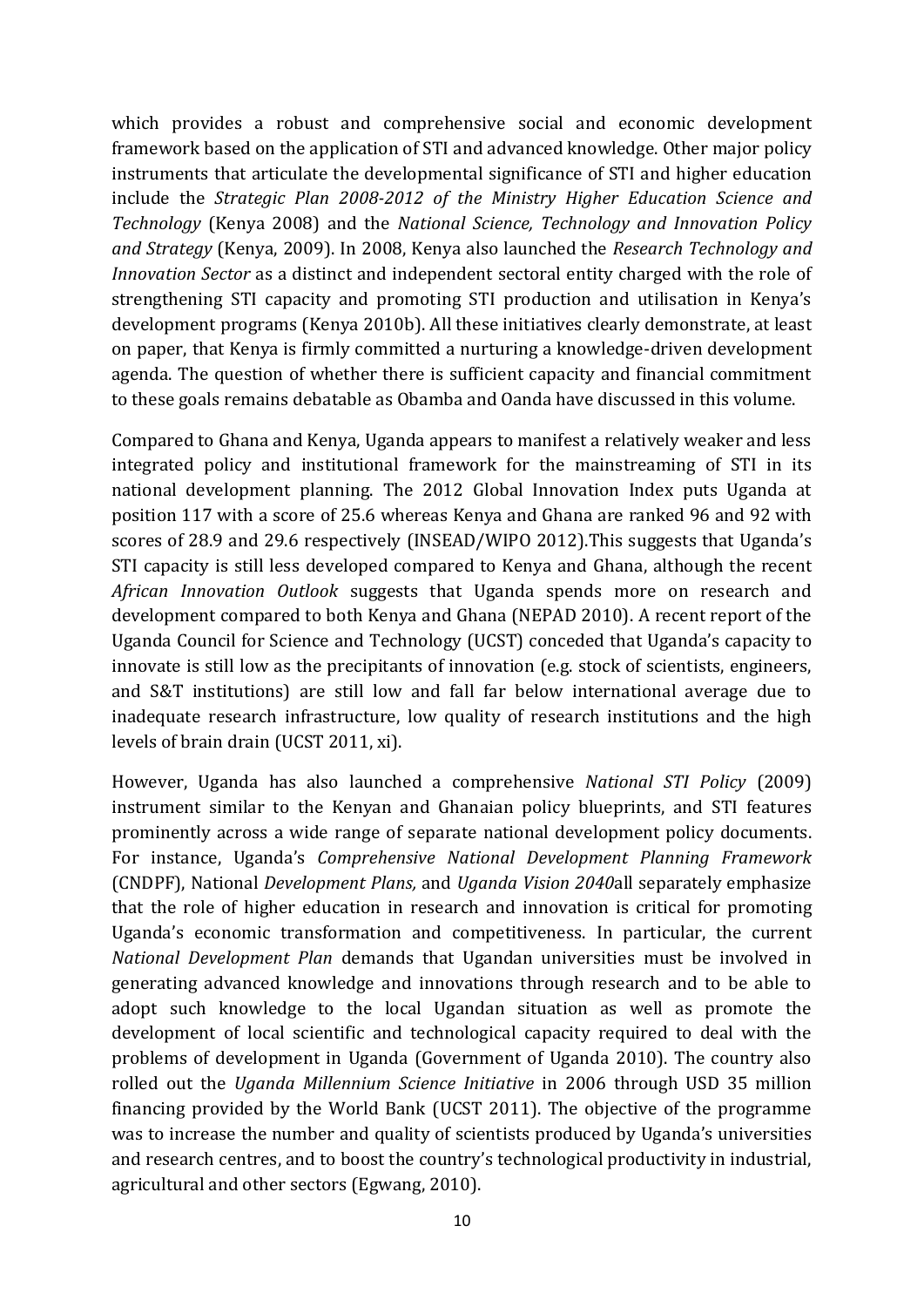## <span id="page-10-0"></span>**National frameworks for research and innovation management**

The effective management of research and innovation programs as well as their linkages with national development policy planning require coherent policy frameworks and strong governance structures. The national management matrix typically involves the production or reconfiguration of institutions, policies, stakeholders, capital resources, and the interrelationships among all of these factors. The scope and coherence of the national management framework for research and development planning is therefore a critical indicator of a country's STI capacity. In recent decades Africa has rolled out a growing variety of initiatives designed to strengthen the capacity for STI development, governance, and utilisation for development and economic competitiveness (Obamba 2013).

As we have already seen, the Africa STI Indicator program is one of the key initiatives in this regard and is meant to ensure that African countries gain and deepen their human and technical capacities to monitor, strengthen, and govern the various systems, structures, and processes that constitute their national innovation systems to promote global competitiveness (NEPAD, 2010). The ASTII program is aimed at creating internationally comparable indicators to act as tools for more efficient measurement and improvement of Africa's innovative competitiveness.

The governance landscape of knowledge-based development in Africa currently includes various other initiatives. The *Second Decade of Education Action Plan 2006– 2015* (AU 2006) provides a comprehensive articulation of the African Union's policy on knowledge and multilateral partnership for Africa's development. The African Development Bank is another leading intergovernmental body that has recently taken significant steps to intensify its role in strengthening knowledge-based development policy in Africa through its *Higher Education Science and Technology Strategy* in 2008 (AfDB, 2008). However, the launch of *Africa's STI Consolidated Action Plan 2006–2010* (AU 2006b) represents the most audacious and unprecedented undertaking within the emerging terrain of knowledge and development policymaking in Africa. Formulated within the context of the flagship *Africa-Europe Joint Partnership* (European Council 2006), the STI Consolidated Action Plan articulates Africa's overall vision for harnessing and applying science and technology in eradicating poverty, promoting sustainable growth and development and strengthening Africa's fuller integration into the global knowledge and economic system (AU 2006, 12). Overall, the Consolidated Action Plan represents the current and most comprehensive governance framework for science and technology in Africa.

The three country case studies of Kenya, Ghana and Uganda illustrate varying extents and patterns in the production and reproduction of institutional and governance arrangements for research and innovation at various levels. National Innovation Systems normally consist of three components; the education system, the research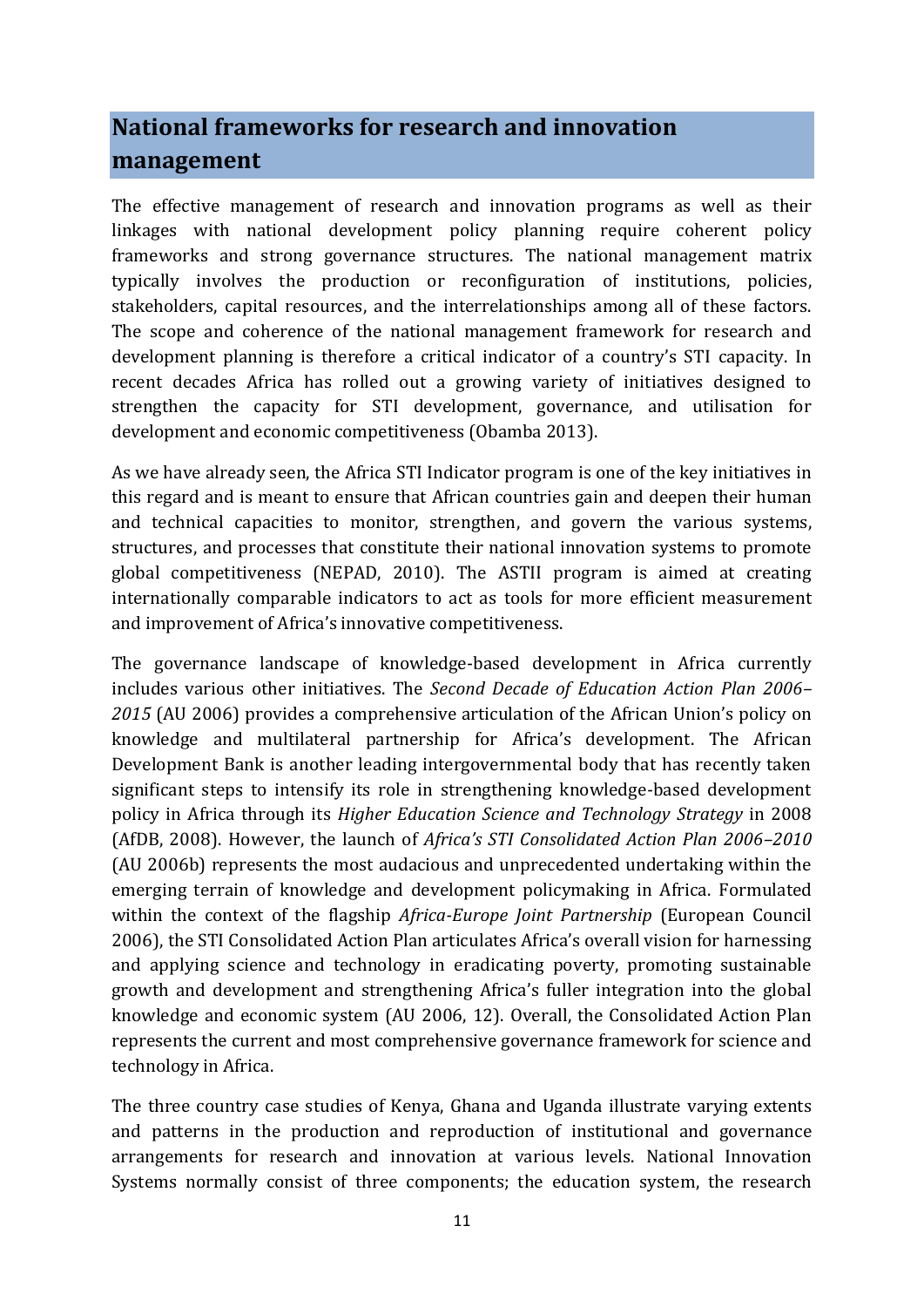system, and the business system (OECD 1997). The case studies reported here focused on the education system and the research system in the three countries. The business system was outside the scope of the current studies. In Ghana, Goski Alabi discusses a set of recent agencies and policies created specifically to facilitate the governance of the country's research and innovation initiatives. A key policy instrument is the *Government White Paper* (1991) which established three agencies to streamline higher education policy and governance. These consist of the *National council for Tertiary Education*  (NCTE), the *National Accreditation Board* (NAB) and the *National Board for Professional and Technician Examinations* (NABPTEX). Similar constellations of agencies can be observed in the Kenya and Uganda cases.

In Kenya, the higher education sector is regulated through the *Commission for University Education* and the *Universities Act* (2011). The Ugandan higher education system is steered through the *National Council for Higher Education* (NCHE) while the overarching legal framework is provided by *Universities and Other Tertiary Institutions Act of 2001* (Government of Uganda, 2001). These regulatory agencies appear to have similar roles and autonomous status despite being located in diverse national and historical contexts. All the agencies are involved with accreditation and registration of universities; monitor and regulate universities; set standards and coordinate admission of students into universities, and to provide policy advice on matters.

The research systems in the three countries and the prevailing governance arrangements manifested different levels of maturity and sophistication. A common feature, however, is that there is strong but relatively recent government focus across the three countries on promoting STI governance through sets of policy instruments. In Ghana, the major institutions relating to the coordination of policy for the purposes of enhancing production and utilization of research and innovative outcomes are the *National Development Planning Commission* (NDPC), *Ministry of Environment, Science and Technology* (MOEST), the *Ministry of Education* (MOE), and the *Council for Scientific and Industrial Research* (CSIR). Significantly, the CSIR is responsible for coordinating and promoting research and innovation among research institutes in Ghana whereas the *National STI Policy* (2010) provides the overarching policy framework. In addition, Ghana has technology support and regulatory agencies, and standardized intellectual property (IP) legislation (UNCTAD NSTI Policy Review, 2011).

In the Kenyan context, an important dimension of the increasing institutionalization of STI is the establishment of the *National Economic and Social Council* (NESC) within the Office of the President to provide an integrated think-tank with the mandate and resources to strengthen the development, coordination, mainstreaming, and implementation of government policy and programs on Science Technology and Innovation for enhanced economic growth, international competitiveness, and achieving Millennium Development Goals (NESC, 2008). Another similar institutional development is the *National Council for Science and Technology* (NCST) whose mission is "to effectively co-ordinate research, promote and provide evidence based policy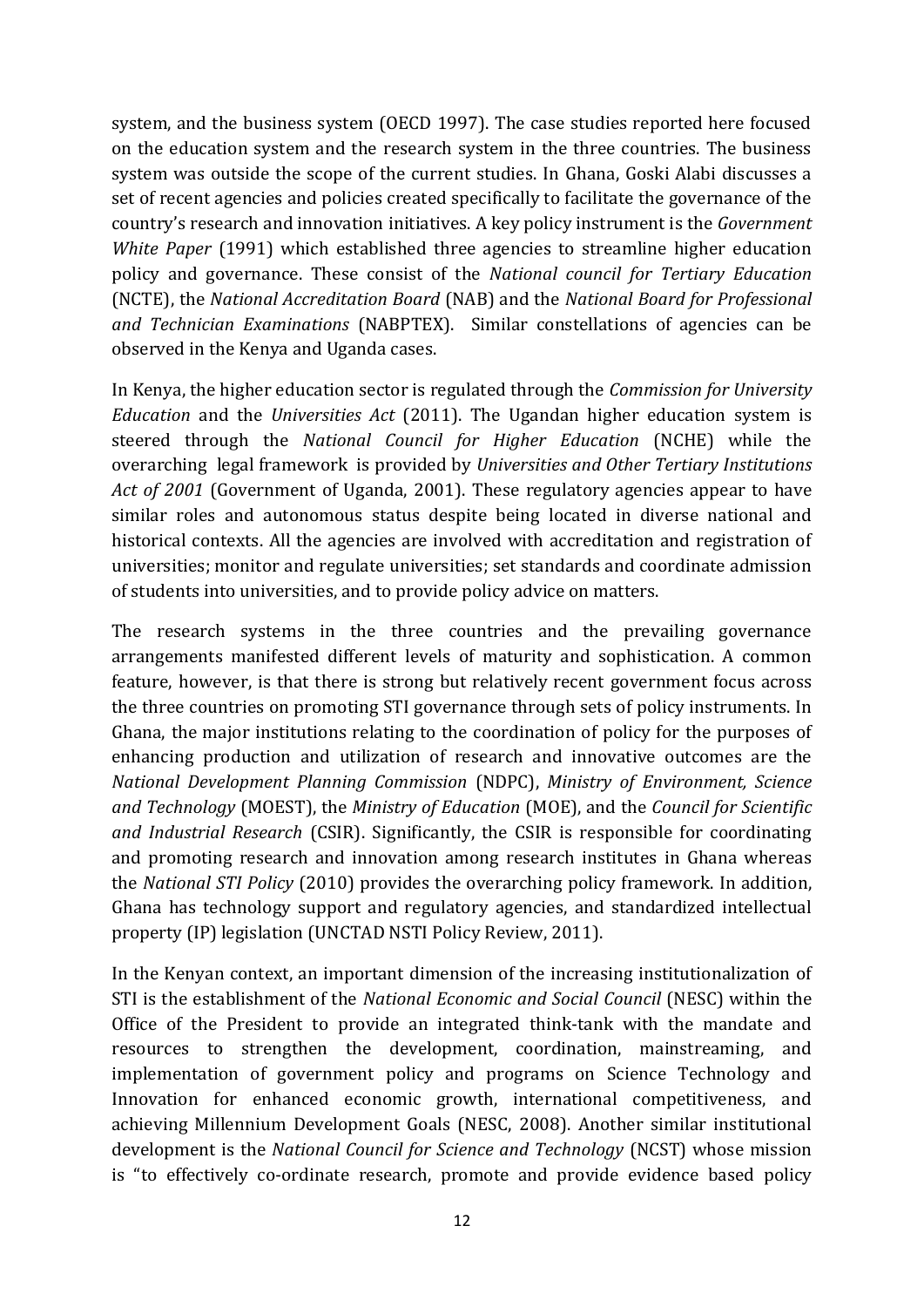advice on matters of Science, Technology and Innovation in Kenya for national socialeconomic development" (NCST 2009, p.5). However, the most significant indicator of the Kenya Government's commitment to the mainstreaming of STI and knowledge in its development policy management is embodied in the establishment of the fully-fledged flagship *Research Innovation and Technology* (RIT) *Sector* during 2008/09 (Kenya 2010).

The Ugandan innovation governance landscape is much less dense and elaborated compared to the Ghanaian and the Kenyan systems outlined above. In Uganda, the recognized national agency with the responsibility for regulation, coordination and policymaking on national research policy is the *Uganda National Council for Science and Technology* (UNCST) established 1990 (UCST, 2011). UCST has a national mandate to formulate policies and coordinate STI programmes and this statutory function entails collection and analysis of scientific and technological statistics and indicators to facilitate measurement and provision of policy advice to Government on results of Uganda's efforts towards STI development (UCST 2011). Clearly, all the three case study countries currently manifest an independent 'Council' with a mandate for STI coordination and strengthening at the national level. These structures are all relatively recent, have identical functions, and are anchored on specific legislative instruments that provide for their existence, viability and stability. All three countries also have a coherent policy framework dominated by "National STI Policy" blueprints established between 2009 and 2010. A striking and rather strange difference is that Uganda's UCST is located within the Uganda's Ministry of Finance Planning and Economic Development whereas in Kenya and Ghana the corresponding structures are domesticated variously with the ministries in charge of education science and technology. Kenya is also distinctive for its recent move to set up an independent and well-resourced *Research Innovation and Technology (RIT) Sector* which has a clear mandate that focuses on strengthening, promoting, and expanding Kenya's STI capacity and the utilisation of STI is stimulating economic productivity and sustainable development (Kenya 2010).

#### <span id="page-12-0"></span>**Funding education, research, and innovation**

Establishing and maintaining a vibrant national research infrastructure can be a complex and costly undertaking for any country, but developing countries can encounter even more complex financial and structural constraints. The Gross Expenditure on Research and Development (GERD) is one of the key indicators of how much money a country dedicates to research and development activity as a percentage of its GDP. The OECD's *Frascati Manual* (OECD, 2002) suggests that the appropriate expenditure data for computing GERD can be collected for four sectors: the business sector (BERD), government sector (GOVERD), higher education sector (HERD), and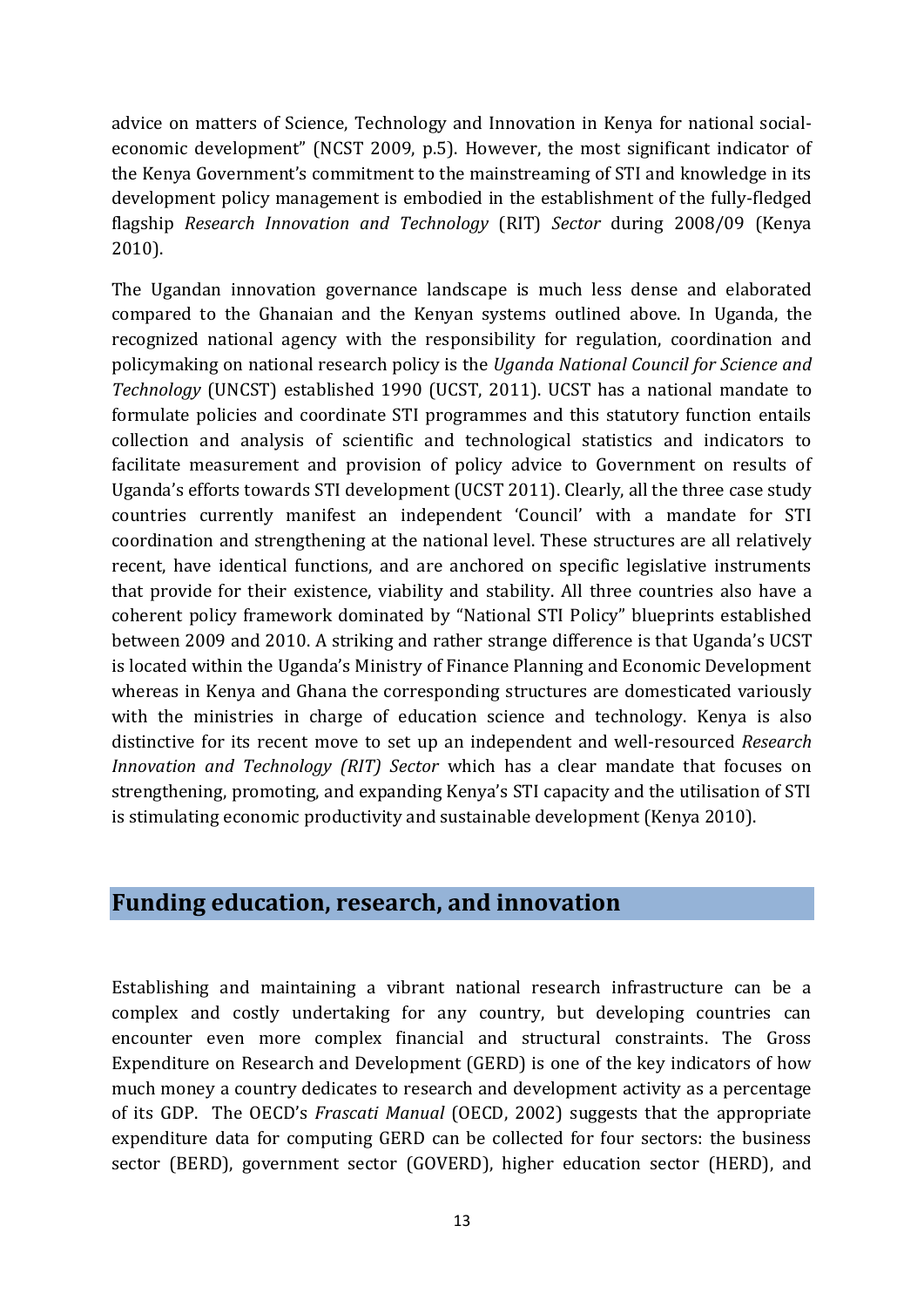private non-profit organizations (PNP). The expenditures are measured in local currency and thereafter converted into Purchasing Power Parities (\$PPP) to allow for international comparisons (OECD 2002).

African Union adopted a resolution that commits each African country to spend targeted 1 per cent of its GDP on Research and Development (African Union 2006).Africa is still lagging far behind other world regions in terms of gross domestic expenditure on research and development (GERD) as well as the percentage of gross domestic product devoted to R&D activities (UNESCO 2011).In terms of expenditure, Africa as a whole spends an average of 0.4% of its gross domestic product on research and development, whereas industrialized countries spend approximately six times that amount (UNESCO 2011). Research and development expenditure for sub-Saharan African drops to a mere 0.3% without South Africa, which spent nearly 1% of its GDP on Research and development in 2009 (UNESCO 2011). Generally, the funding of research and innovation programs remains a major challenge for most African countries and universities and this could remain the same for the foreseeable future unless particularly dramatic measures are taken (NEPAD 2010).

In large part, higher education research and innovation in African countries are funded mainly from the diminishing government resources, which lead to high levels of dependency on multilateral or bilateral donor funding. Private funding drawn from businesses and philanthropic sources are quite rare in Africa (NEPAD 2010). Similarly, there is a chronic lack of competitive research funding at the national level that university researchers can bid for to promote their internal resource mobilisation. Reliable comparative data on sources of funding and expenditure patterns in most African countries are difficult to find due to data incompleteness, inconsistencies, and differences in computational approaches.

In Ghana, education is funded from four main sources. Recent data for 2008 indicate that 72% of research and education funding came from the Ministry of Education; the Ghana Education Trust Fund (9.5%), institutions generated 9% internally; while international donors provided 9.5% of the sector funding (MOESS, 2008). In 2011, education expenditure as a percentage of Government of Ghana (GoG) expenditure was 25.8% making it the largest government expenditure. Unfortunately, these estimates do not say anything about the country's expenditure on science and technology research. Funding for research in Ghana can be obtained from the Science and Technology Trust Fund (STREFund), however both the UNCTAD Policy Review (2011) and Ghana's National STI Policy (2010) have widely dismissed the STREFund as not being wellresourced. Another funding source is the Ghana Education Trust Fund (GETFund). The GETFund was established by the Ghana Education Trust Fund Act 2000 and is funded through raising Value-added Tax (VAT) from 10% to 12.5% in 2000 (Effahetal. 2009). Ghana's expenditure on Research and Development was about 0.3per cent of its gross domestic product (GDP) in 2008, nearly all of which comes from government outlays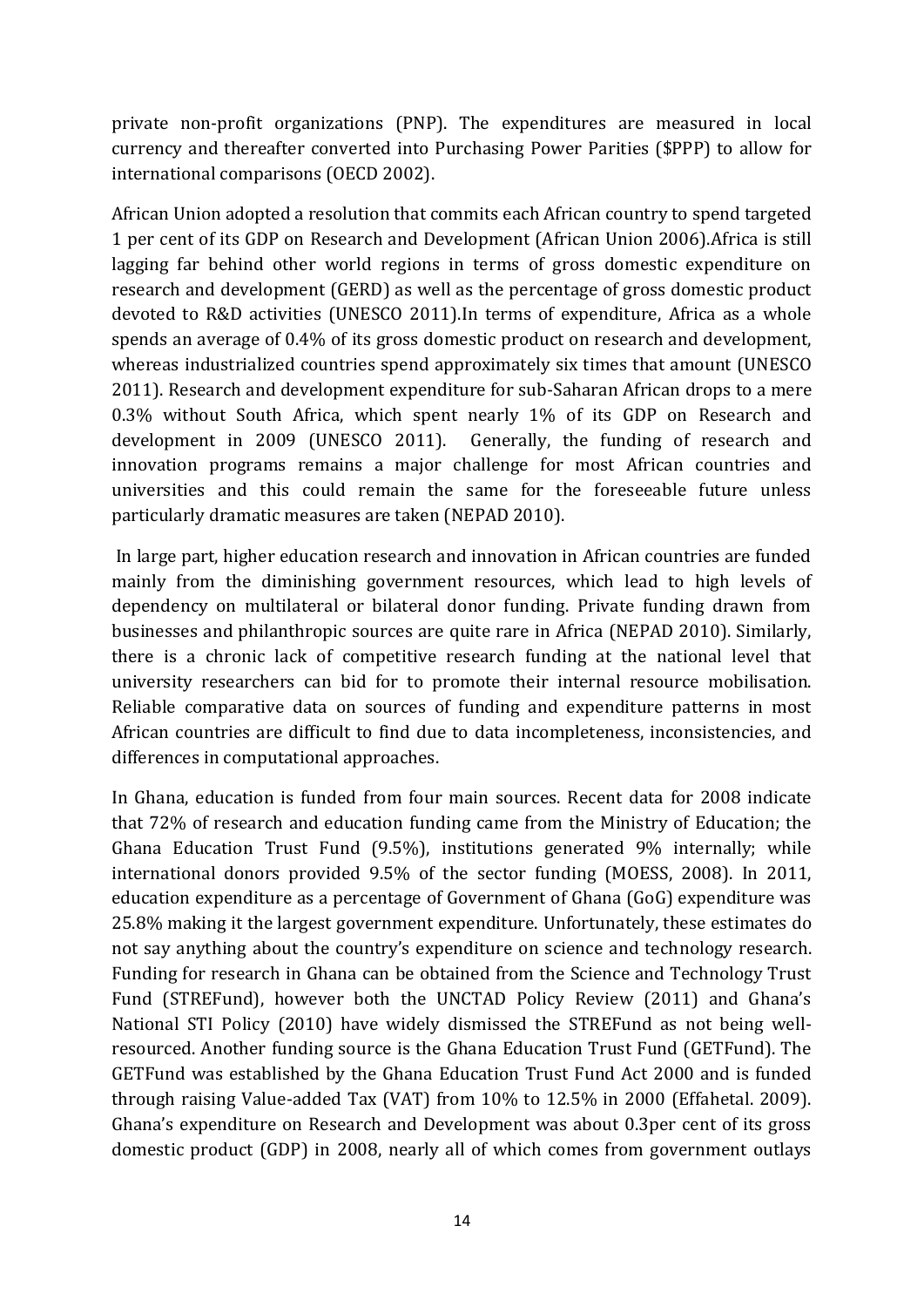equivalent to around \$49 million or 1.1 per cent of the budget. This dismal expenditure levels show inadequate support for research and innovation development.

Uganda provides better estimates. A recent STI Status Report published by Uganda's UCST indicates a 30% increment in government expenditures on science and technology between 2008 (Ushs. 367 billion) and 2009 (Ushs. 479 billion). Total government expenditure on S&T as a percentage of Gross Domestic Product (GDP) increased from 1.9% in 2008 to 2.3% in 2009. More broadly, Government Research and Development expenditure (GOVERD) increased from Ushs. 61.1 billion in 2008 to Ushs. 79.7 billion in 2009. GOVERD as a percentage of GDP also increased from 0.31% to 0.39% during the reference period. The R&D intensity (GERD/GDP) was 0.6 per cent in 2009, which was still below the AU recommended 1% of GDP for African countries (UCST 2011).

In the Kenya case, the Medium Term Expenditure Framework Report (Kenya 2010) provides a useful but more specific breakdown of the actual expenditures attributed to the Research Innovation and Technology Sector. The estimates show that total recurrent expenditure by the RIT sector increased from nearly KSh. 22.5 billion in 2007/08 to approximately KSh 38 billion in 2009/2010 Financial Year; representing a growth of 69% in sectoral expenditure. For the FY 2011/12 the RIT Sector was allocated a total of KShs 44.2 Billion to finance recurrent and development expenditures. The Ministry of Higher Education Science and Technology (MoHEST), which is the parent ministry for all public universities, saw its recurrent expenditure rise from KSH 15.7 billion to over KSh 23 billion during the same period. While it is not clear how much of this money actually went into funding universities it suggests that funding to the higher education sub-sector has continued to increase. The table 1 below shows the GERD and GERD/GDP for five selected African countries in 2007/08.

| Country       | Year | <b>SPPP</b><br><b>GERD</b><br>(Millions) | <b>GERD</b> as % GDP |
|---------------|------|------------------------------------------|----------------------|
| Ghana         | 2008 | 120                                      | 0.38                 |
| <b>Kenya</b>  | 2007 | 277.8                                    | 0.48                 |
| <b>Uganda</b> | 2007 | 359.8                                    | 1.10                 |
| <b>Zambia</b> | 2008 | 55.3                                     | 0.37                 |
| S. Africa     | 2007 | 4976.6                                   | 1.05                 |

*Table 1: Gross Expenditure on Research and innovation for selected African countries 2007/08*

Source: Compiled from Africa Innovation Outlook (2010)

Internationally comparable and more reliable expenditure estimates can be found in the recently published Africa Innovation Outlook (NEPAD 2010) depicted in table 1 above. Fortunately, Kenya, Uganda, and Ghana are all participants in the Africa STI Indicator program hence all three countries have been collecting baseline data across all the four components of STI capacity. The 2010 *African Innovation Outlook* (NEPAD,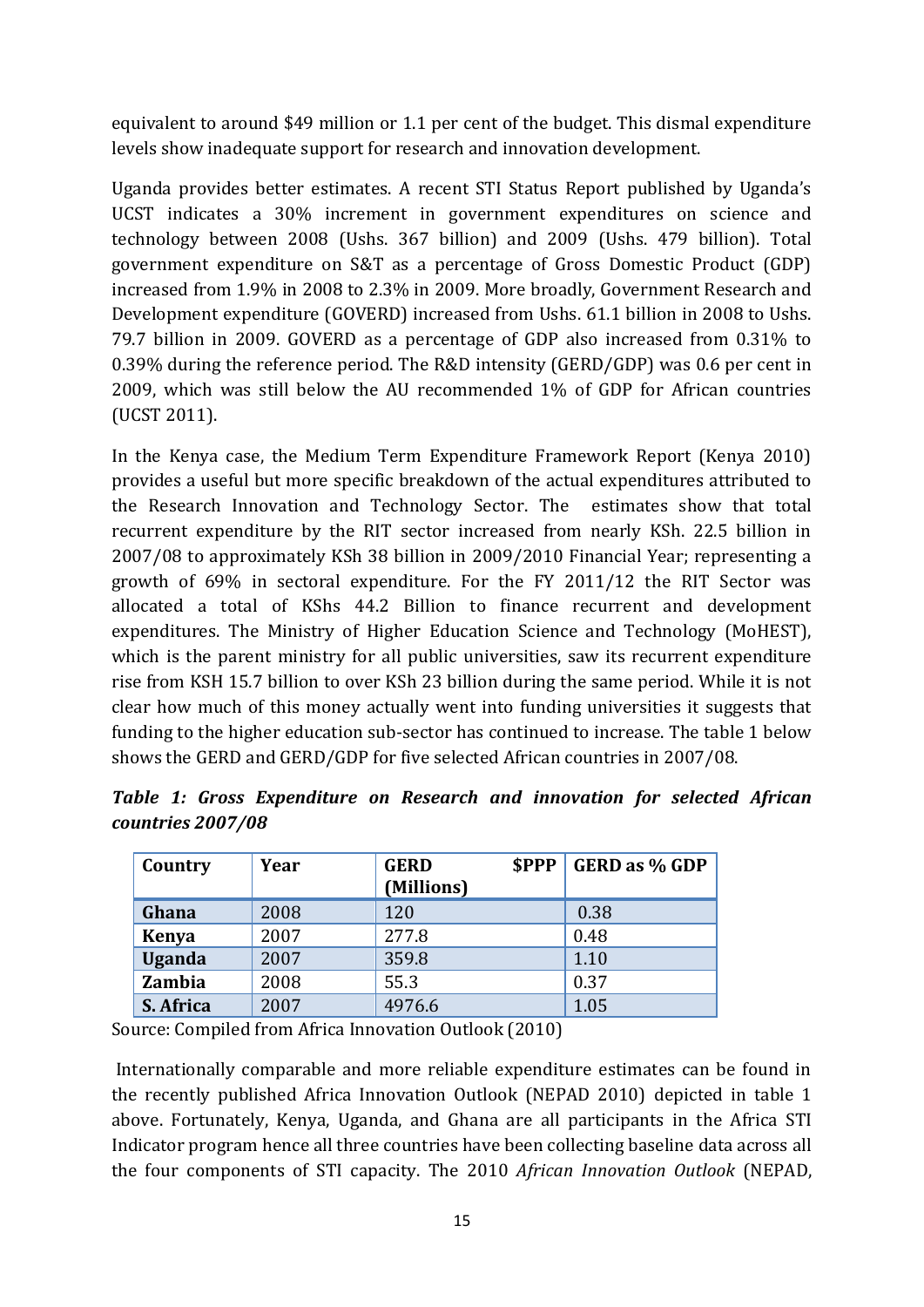2010) shows that Kenya's gross expenditure on research and innovation exceeded KSh 7.6 billion during 2007/2008. If converted into comparable Purchasing Power Parity, the expenditure levels translates into a GERD of PPP\$ 277.8 million (approx. US\$90 Million), which means that Kenya spent 0.48% of its GDP on Research and Development. The Outlook shows that Uganda and Ghana had Gross Expenditures on R&D (GERD) of \$PPP 359.8 and \$PPP 120 respectively; which represented 1.1% of GDP for Uganda and 0.38% of GDP for Ghana. These expenditure profiles clearly show that Uganda had the highest expenditure on research and development and the highest GERD as a percentage of the GDP while Ghana had the least. To put this into perspective, this gross expenditure on R&D should be viewed in the context of the overall African target of 1 per cent of the GDP. South Africa, for example, spent PPP\$ 4976.6 representing 1.05% of its GDP (NEPAD 2010).

As noted above the Gross Expenditure on R&D can be allocated to any of the four different sectors of the national innovation system; namely business sector, government sector, higher education sector, and Private and Non-Profit sector. Apart from disparities in GERD levels, the three countries also differed in terms of allocation of funds to the four innovative sectors. The table 2 below illustrates the sectoral allocations for some African countries including Ghana, Kenya, and Uganda.

| Country       | <b>GERD\$PPP</b><br>(millions) | <b>Business</b><br><b>PPP BERD</b> | Government<br><b>GOVERD</b> | <b>Higher</b><br><b>Education</b><br><b>HERD</b> | Private<br>$\boldsymbol{\mathcal{S}}$<br><b>Non-Profit</b> |
|---------------|--------------------------------|------------------------------------|-----------------------------|--------------------------------------------------|------------------------------------------------------------|
| Ghana         | 120.1                          | 5.9                                | 114.4                       | 2.8                                              | $\ast$                                                     |
| <b>Kenya</b>  | 277.8                          | 6.8                                | 193.3                       | 41.9                                             | 35.8                                                       |
| <b>Uganda</b> | 359.8                          | 14.8                               | 165.5                       | 179.5                                            | $\ast$                                                     |
| S. Africa     | 4976.6                         | 2871.5                             | 1079.9                      | 965.5                                            | 59.7                                                       |
| <b>Malawi</b> | 55.3                           | 1.1                                | 10.7                        | 43.3                                             | 0.3                                                        |

Table 2: Gross domestic expenditure on R&D (GERD) by sector of performance (million PPP\$)

Source: Compiled from Africa Innovation Outlook (2010)

The expenditure pattern in the table 2 above shows that the largest proportion of R&D expenditure was consumed by the government in Kenya and Ghana, except Uganda where more resources were spent on the Higher Education sector (\$PPP 179.5 million) than on Government (\$PPP 165.5 million). Uganda also had the highest expenditure on R&D gross as well as across all the sectors for which data was available. For example, Uganda's expenditure on Business R&D is more than twice Kenya's expenditure and nearly thrice that of Ghana; whereas for the higher education sector expenditure Uganda's spending (\$PPP 179.5) is nearly 60 times that of Ghana (\$PPP 2.8) and four times larger than Kenya's expenditure of \$PPP 41.9. Overall, Ghana has the worst expenditure record on both gross and sectoral R&D among the three case study countries.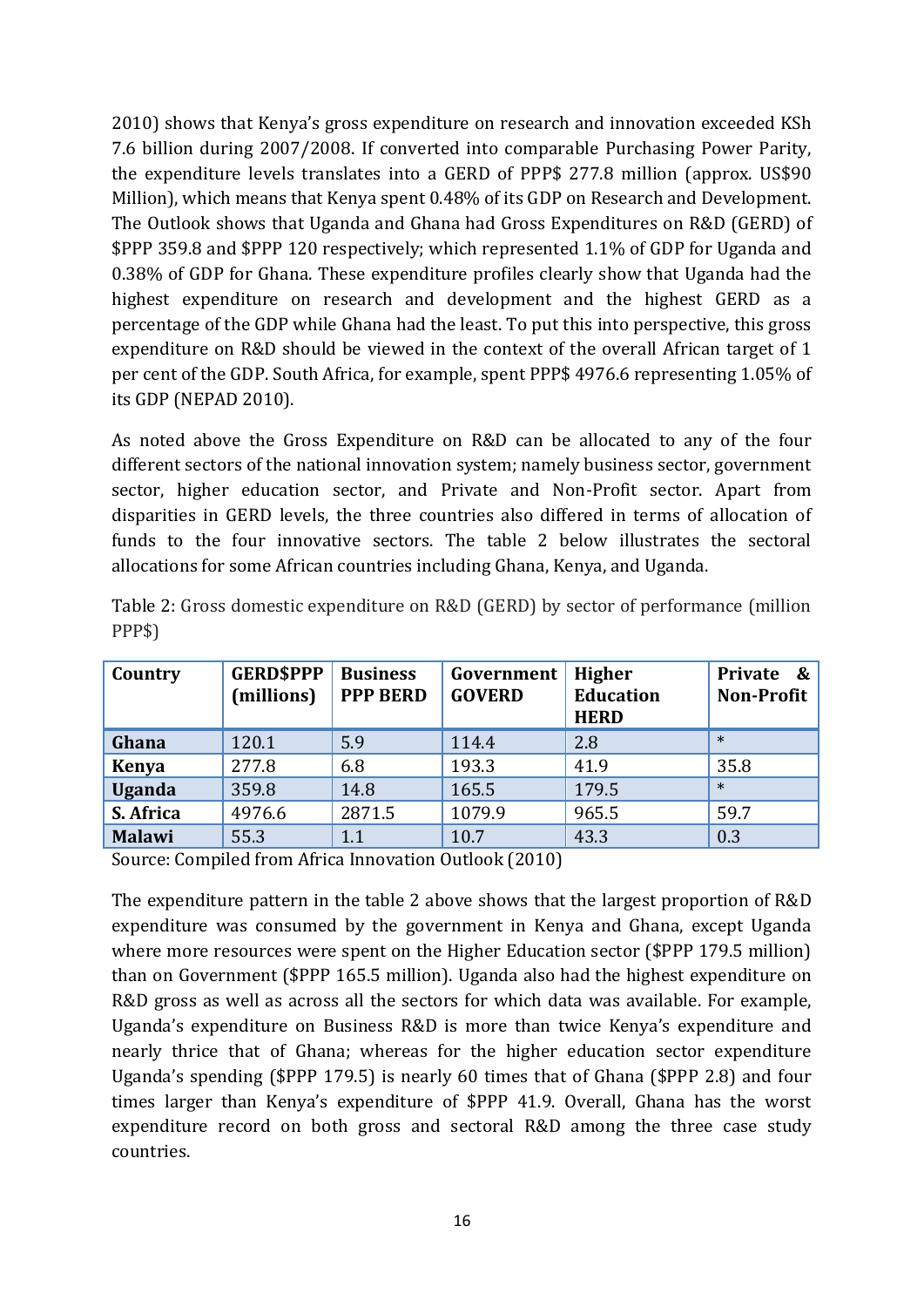<span id="page-16-0"></span>The three countries of Ghana, Kenya and Uganda continue to face the same challenges that affect other sub-Saharan African countries. The research and innovation systems of the three countries face considerable financial deficits resulting from national economic constraints as well as the low priority attached to research and knowledge production in the eyes of the custodians of political power and national resources in most African countries. In Ghana, for example, funding for research remains a serious constraint. Government allocations to research are not adequate as indicated in the section above. Institutions supplement limited government funds by competing for research grants and also through joint research initiatives with other universities and through various kinds of partnerships. Some universities such as University of Ghana have allocated part of its internally generated funds to set up funding schemes which are accessible to members of the University community for research. But all these put together are, however, not adequate to support a robust R& D infrastructure.

Ugandan universities experience acute shortage of research funding. Every year, public universities prepare and submit a budget for research to the government for funding but eventual government funding allocations for research often fall far below 50% of the university budgets. Furthermore, according to a study by World Bank, less than 15% of the Ministry of education budget is allocated for higher education (World Bank, 2000).

Respective universities also set aside small funding packages forresearch; howeverthe bulk of university research funds originate from development partners and the private sector through contract research, joint ventures, licensing and trademarks (Makerere, 2008: 9).The Uganda country study further highlights the funding deficits for research and the tendency for research funding coming predominantly from international sources through collaborations. The lack of domestic funding for research has resulted in low research productivity across the sector (Ecuru 2008). Similar effects of dependency on external funding are highlighted by Goski Alabi in her paper on Ghana where reliance on donor funding has deeply undermined the development of an internally-driven national research agenda and the ability to tailor coherent research focusing on national development priorities. The tales of research funding deficits are replicated in Kenya as well. Based on the actual financial requirements for the Research Technology and Innovation sector the funding provided by the government in 2007/08 and 2008/09 financial periods implied budget deficits of KShs 56 billion and 60 billion respectively (Kenya 2010, ix). In FY 2011/12 the Sector required a total of KShs. 104.2 Billion yet the Sector was allocated a total of KShs 44.2 Billion, implying a gaping financial deficit of KShs 60 Billion (ibid, p. ix).These staggering budget deficits suggest that Kenya faces significant challenges and weaknesses in its efforts to fund its RIT programs (Kenya 2010, p.30).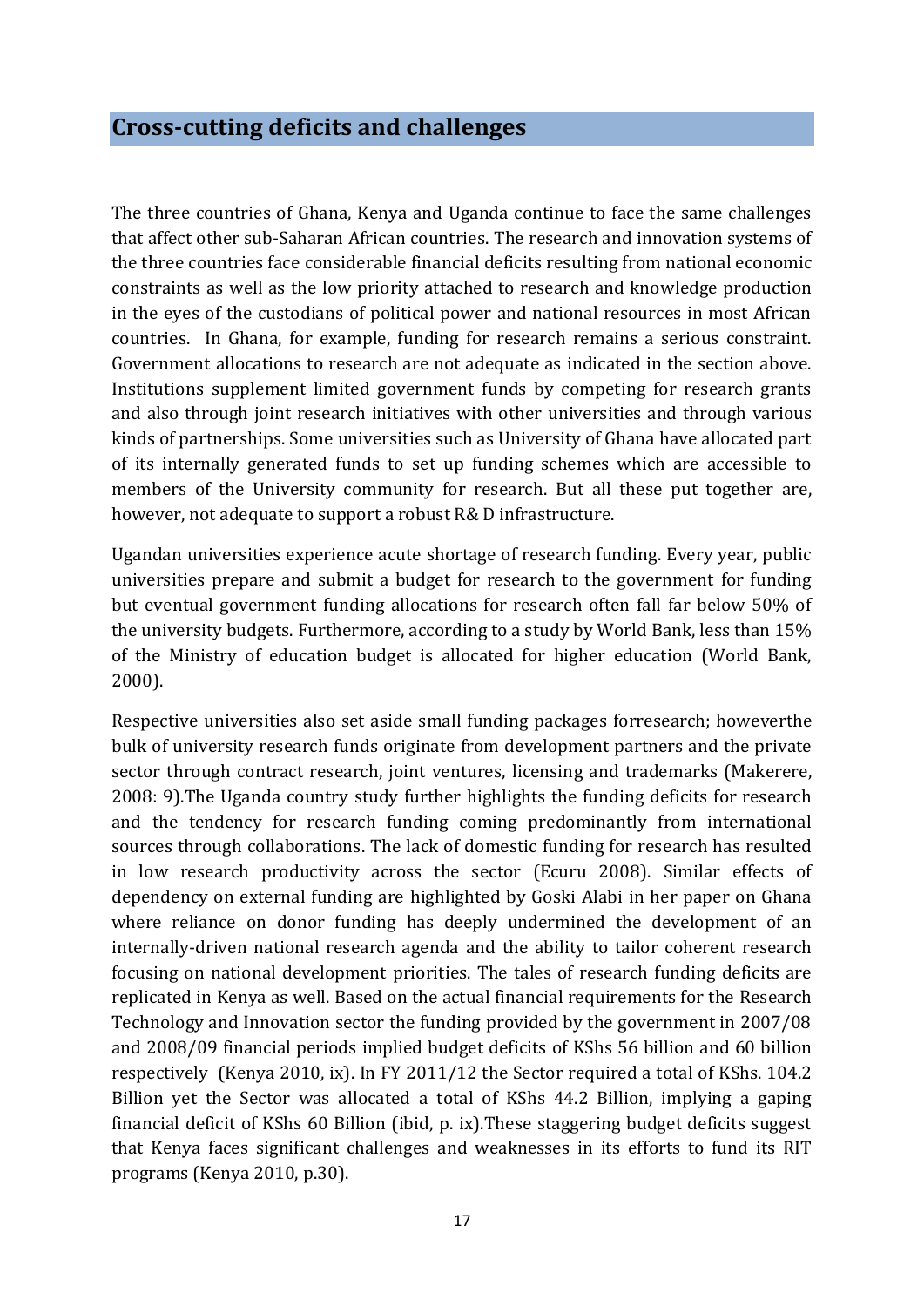Poor coordination and articulation between the higher education and research subsystem and the development and business subsystems is one of the greatest weaknesses of National Innovation systems across the three case study countries and other sub-Saharan countries. The role of universities in national development is now strongly emerging and widely recognised across African countries (Bailey et al., 2012 p.104; Obamba 2013); but there is a widening disjoint between university-level policymaking and policymaking at the national level. Despite showing a strong development orientation, this awareness has not been institutionalized into policies and structures that can operationalize this new knowledge-based development orientation at the institutional levels within African universities. Bailey et al. (2012) assert that 'most institutions are still in the traditional mode of producing skills for the civil service' (p.104).

In the case of Ghana, the UNCTAD Policy Review report notes that Ghana's policies and institutions for science, technology and innovation have not been modernized, nor have they been aligned to the country's economic growth and human development goals. The report further notes that a key feature of Ghana's institutional landscape is the weak links and poor positive feedback between and among institutions, including the higher education and research institutes and the private sector. The Director General of Ghana's Council for Science Innovation Research observed that one of the major challenges facing Ghana is the problem of weak coordination and collaboration between the research institutions and universities as well as civil society and industry. Consequently the need for a systematic and concerted approach to integrate the STI Policy into Ghana's national development strategy is crucial. Such a process should lay particular emphasis on cascading of the national strategic goals into actions that will improve business and the quality of life for all Ghanaians in a sustained manner.

Kenya faces similar structural inconsistencies in its education and development policy. Recent official papers in Kenya have highlighted the poor coordination, weak governance, and poor utilization of research outcomes in Kenya as well as the severe lack of cooperation and synergy between university and industry and between university and national development priorities (Kenya, 2005; 2007; 2012).Cooperation and networking among Kenyan universities at the national level is either negligible or altogether non-existent since most universities are often preoccupied with pursuing short-term and mostly unequal linkages with universities in the industrialized countries (Obamba, Mwema, and Riechi, 2012). A national study commissioned by the Commission for Higher Education (Gichanga, 2005) reported that there was limited collaboration between Kenyan universities and industry. The *Wandiga Report* observed that research enterprise in Kenya is constrained by the poor coordination and harmonization between researchers and research institutes, and the limited funding allocated to research (Kenya 2007, p.159).

To remedy this deficit, both the *Wandiga Task Force report* (Kenya 2007a) and Vision 2030 (Kenya 2007b) strongly recommended the development of strategic linkages and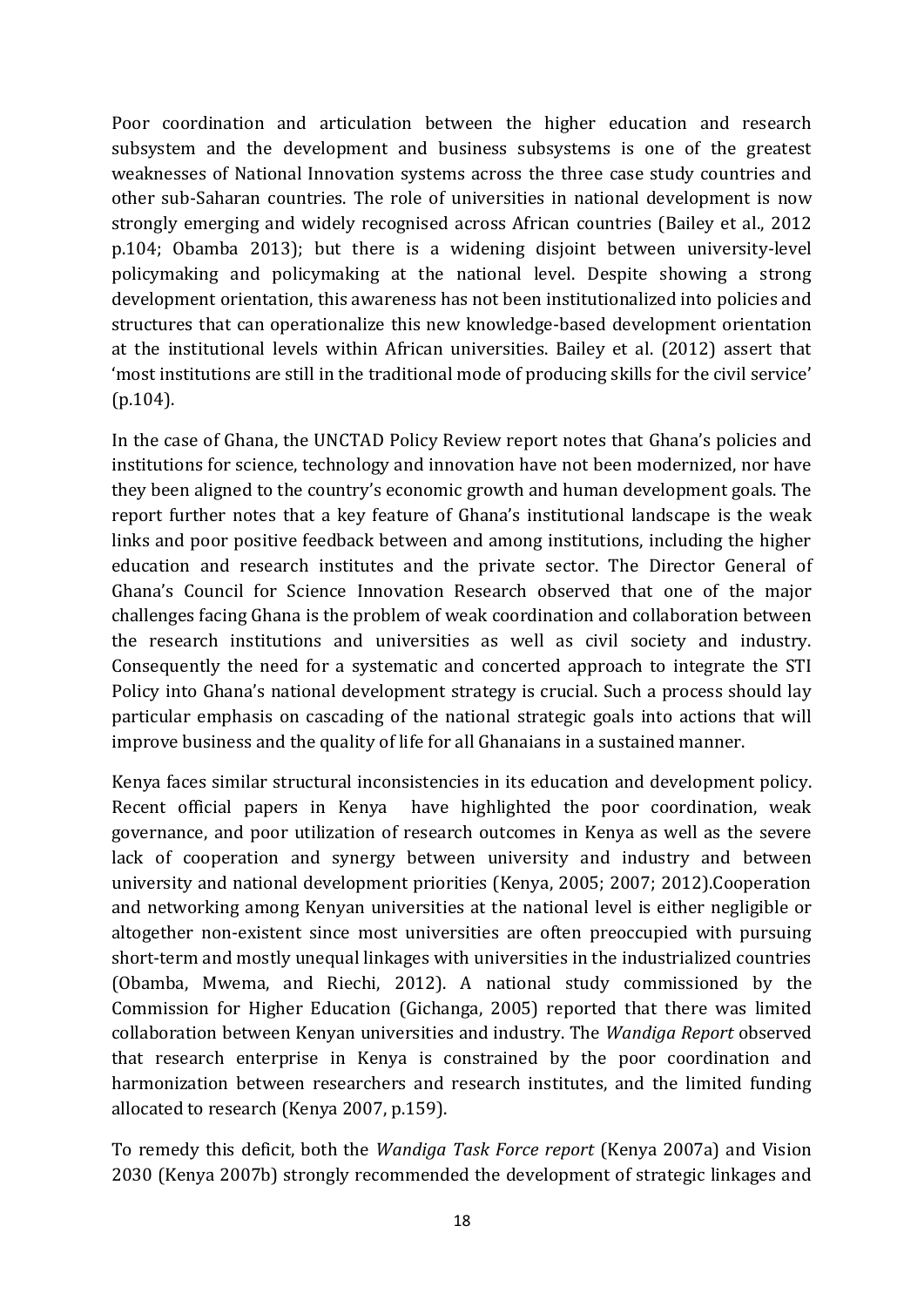partnerships between universities and industry to enhance mutual knowledge exchange, collaborative research, and innovation transfers. The Uganda case study also highlights similar weaknesses in the articulation and synergies between universities on the one hand and industry, private sector, and local communities on the other. The policymaking processes at the national and in institutional levels are also deeply disjointed and incoherent. The report recommends that Ugandan universities should strive to generate and domesticate knowledge by diffusing it into the economy through linkages with the private sector. To play this role effectively, the universities need focus not only on the production of graduates for the job market but also to drive community development by working directly with their host communities to address critical development problems such as unemployment, poverty, hunger, food insecurity, and to carry out social renewal.

| <b>Elements</b> | <b>Kenya</b>                         | Ghana                      | <b>Uganda</b>              |
|-----------------|--------------------------------------|----------------------------|----------------------------|
| <b>National</b> | - Kenya Vision 2030                  | -Government White          | Universities and           |
| policies on     | (2007) articulates a<br>Paper (1991) |                            | Other Tertiary             |
| R&I             | knowledge-based                      | -Ministry of               | <b>Institutions Act of</b> |
|                 | development agenda                   | Environment,               | 2001                       |
|                 | to transform Kenya                   | Science and                | -Education Sector          |
|                 | into a modern                        | Technology                 | Investment                 |
|                 | knowledge economy                    | Ministry of                | Program 1998               |
|                 | -Government set up                   | <b>Education Council</b>   | -Comprehensive             |
|                 | <b>Research Technology</b>           | for Scientific and         | <b>National</b>            |
|                 | and Innovation Sector                | <b>Industrial Research</b> | Development                |
|                 | <b>Report (2008)</b>                 | (CSIR)                     | Planning                   |
|                 | - National STI Policy                | The National               | Framework                  |
|                 | and Strategy Paper                   | Science,                   | (CNDPF)                    |
|                 | launched 2009                        | Technology and             | -Government White          |
|                 | - National STI Bill                  | Innovation (STI)           | Paper (1992)               |
|                 | $(2010)$ anchors the                 | Policy (2010)              | requires                   |
|                 | STI policy in law                    | -Vision                    | universities to            |
|                 | - Ministry of                        | 2020/Vision 2015           | generate and               |
|                 | <b>Education Science &amp;</b>       | -Ghana's Growth            | diffuse knowledge          |
|                 | Technology Strategic                 | and Poverty                | and STI research           |
|                 | Plan 2008-2012                       | <b>Reduction Strategy</b>  | for development            |
|                 | - Research Technology                | $(GPRS, 2006-09)$          | -National                  |
|                 | and Innovation Sector                | emphasize STI in           | Development Plan           |
|                 | launched to                          | development                | $2010/11 - 15$             |
|                 | coordinate STI                       | -The University of         | clearly stipulates         |
|                 | programs                             | Ghana developed            | the role of research       |
|                 | -Universities Act                    | an Intellectual            | in development             |
|                 | (2011) spells out new                | Property Policy,           | -Comprehensive             |
|                 | aims, governance                     | Ethics Policy and a        | National                   |

*Table 3: National level Policies, Governance structures, and STI Landscape for 3 African countries*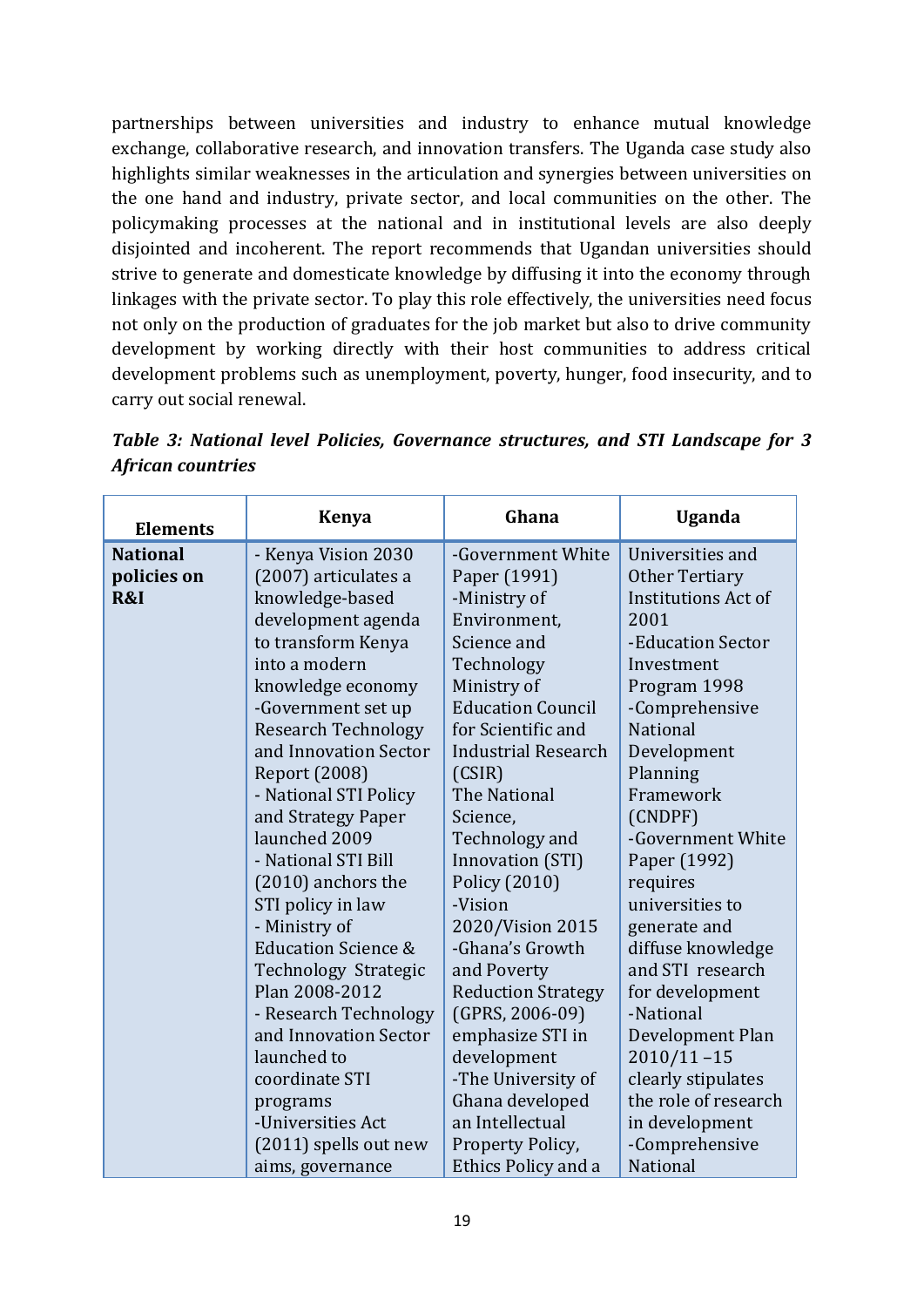|                                            | structure, policy<br>framework for<br>university sector<br>-Taking part in the<br>Africa STI Indicators<br>(ASTII) Program run<br>by NEPAD. Country<br>conducts periodic<br>national STI surveys.                                                                                                                                                                                                                                                         | <b>Research Policy</b><br>-Taking part in the<br>Africa STI<br>Indicators (ASTII)<br>Program run by<br><b>NEPAD. Country</b><br>conducts periodic<br>national STI<br>surveys. | Development<br>Planning<br>Framework<br>(CNDPF)<br>- Uganda Vision<br>2040 launched to<br>transform Uganda<br>economy<br>-National STI Policy<br>Paper launched<br>2009<br>-Taking part in the<br>Africa STI<br>Indicators (ASTII)<br>Program run by<br>NEPAD. Country<br>conducts periodic<br>national STI<br>surveys. |
|--------------------------------------------|-----------------------------------------------------------------------------------------------------------------------------------------------------------------------------------------------------------------------------------------------------------------------------------------------------------------------------------------------------------------------------------------------------------------------------------------------------------|-------------------------------------------------------------------------------------------------------------------------------------------------------------------------------|-------------------------------------------------------------------------------------------------------------------------------------------------------------------------------------------------------------------------------------------------------------------------------------------------------------------------|
| <b>Governance of</b><br>R&I                | - National Council for<br>Science and<br>Technology revamped<br>to strengthen STI<br>programs<br>-National Economic &<br>Social Council<br>established to advise<br>government on STI<br>policy and<br>development<br>programs<br>-Commission for<br><b>University Education</b><br>in charge of<br>accreditations and<br>oversight of all<br>universities<br>-The Research<br>Technology<br>Innovation steers and<br>funds national<br>innovation system | -National council<br>for Tertiary<br>Education<br>-National<br>Accreditation<br>Board (NAB)<br>-National<br>Development<br>Planning<br>Commission                             | -National Council<br>for Higher<br><b>Education (NCHE)</b><br>-Makerere<br><b>University Strategic</b><br>Plan 2008/09 -<br>2018/19<br>underscores the<br>importance of<br>research and<br>innovations in<br>driving national<br>economies                                                                              |
| Human<br>resource<br>development<br>in R&I | -Kenya Vision 2030<br>promotes scientific<br>subjects<br>-STI Policy Paper<br>$(2009)$ set up $STI$<br><b>Training Assessment</b><br>Project and STI                                                                                                                                                                                                                                                                                                      | -Ministry of<br>Environment,<br>Science and<br>Technology<br>launched<br>Mathematics,<br>Science and                                                                          | -5-year Millennium<br>Science Initiative<br>funded by World<br>Bank to support<br>research, STI<br>education and<br>training                                                                                                                                                                                            |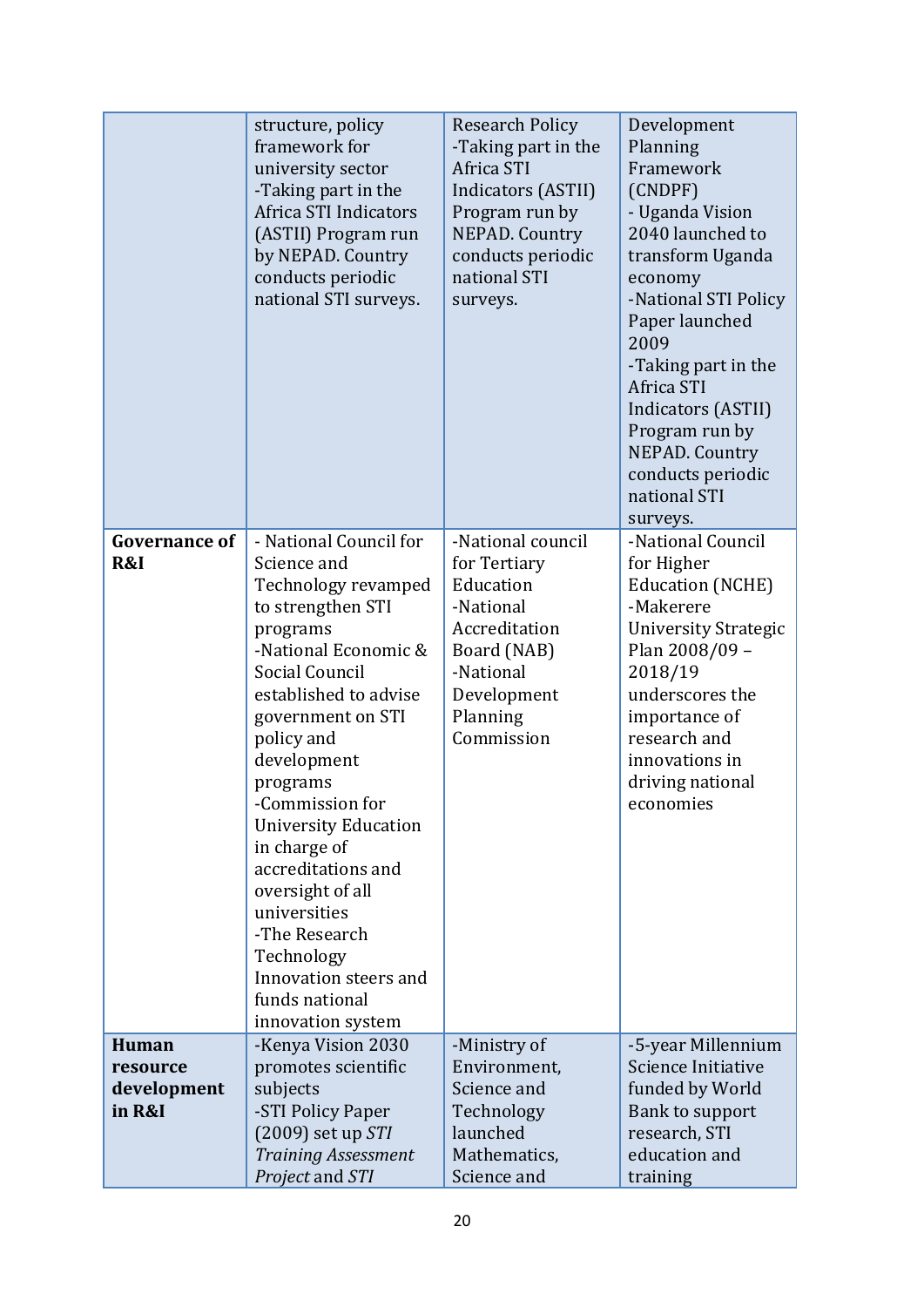|                                         | Curriculum Review in<br>Kenyan universities to<br>mainstream science<br>study<br>-National Council for<br>Science and<br>Technology provides<br>funds for researchers<br>- African Innovation<br><b>Outlook</b> (2010)<br>reported that Kenya<br>had 6799 research<br>staff of which 3794<br>were researchers.<br>Hence 100 researcher<br>per million<br>inhabitants                                                                                                                                                                                                          | Technology<br><b>Scholarship Scheme</b><br>(MASTESS).<br>-African Innovation<br><b>Outlook (2010)</b><br>reported that<br>Ghana had 2115<br>research staff of<br>which 636 were<br>researchers. Hence<br>country has 28<br>researchers per<br>million inhabitants   | -Government<br>Support<br>to Scientists(GSS)<br>program<br>-Funding to<br>strengthen Uganda<br><b>Industrial Research</b><br>Institute; Joint<br>Clinical Research<br>Centre (JCRC) and<br><b>Economic Policy</b><br>Research<br>Centre (EPRC).<br>-African Innovation<br>Outlook (2010)<br>reported that<br>Uganda had 1768<br>research staff of<br>which 785 were<br>researchers. Hence<br>26 researchers per<br>million inhabitants |
|-----------------------------------------|-------------------------------------------------------------------------------------------------------------------------------------------------------------------------------------------------------------------------------------------------------------------------------------------------------------------------------------------------------------------------------------------------------------------------------------------------------------------------------------------------------------------------------------------------------------------------------|---------------------------------------------------------------------------------------------------------------------------------------------------------------------------------------------------------------------------------------------------------------------|----------------------------------------------------------------------------------------------------------------------------------------------------------------------------------------------------------------------------------------------------------------------------------------------------------------------------------------------------------------------------------------------------------------------------------------|
| <b>Funding</b><br>mechanisms<br>for R&I | -Funding is mainly<br>from Government<br>appropriations<br>And private sector<br>-Donors also fund<br>research and other STI<br>programs<br>-Funding to<br>universities is<br>channelled through<br>MoHEST.<br>-Research funding for<br>STI administered<br>through the RIT Sector<br>vote for the entire<br>national innovation<br>system<br>-National Council for<br>Science & Technology<br>also disburses<br>research funding for<br><b>STI</b><br>-STI Policy<br>seeking<br>new funding source:<br>Venture Capital Fund,<br>Innovation<br>Trust<br>Fund, and<br>National | -Funding from<br>Ministry of<br>Education (72%),<br>GETFund (9.5%),<br>internal institution<br>funds (9% in 2008)<br>and donor<br>funds $(9.5\%)$<br>- Research funding<br>can be obtained<br>from the Science<br>and Technology<br><b>Trust Fund</b><br>(STREFund) | -Funding is mainly<br>from Government<br>appropriations<br>And private sector<br>-International<br>donors also fund<br>research and STI<br>programs                                                                                                                                                                                                                                                                                    |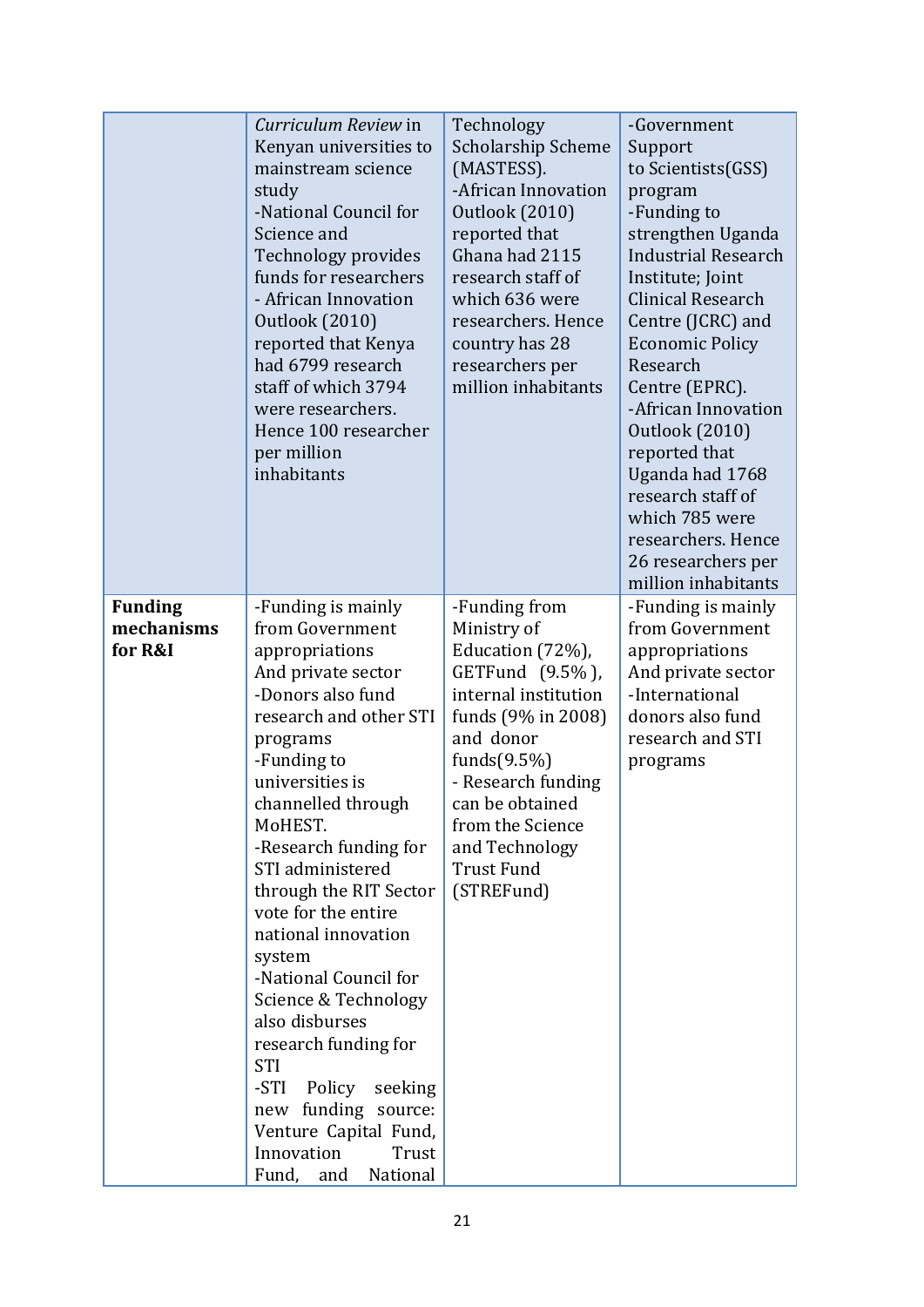| Research Foundation.<br>No reported progress<br>or funding estimates<br>available |  |
|-----------------------------------------------------------------------------------|--|
|-----------------------------------------------------------------------------------|--|

#### <span id="page-21-0"></span>**The role of internationalisation**

While internationalisation is not a new phenomenon, in recent years, its complexity has grown, especially due to its varied interpretations, impacts, rationales, activities and consequences. It has thus emerged as one of the defining issues in higher education globally, making it a formidable force that is gaining increasing attention from universities worldwide (IAU, 2010).Internationalisation is one of the major forces shaping Africa's higher education sector in the 21st century (Jowi, 2010), whose impacts include several opportunities for African universities and societies and even some potential risks.

Even though internationalisation is not an entirely new phenomenon in African higher education, Africa is viewed as a relative late comer to the arena of contemporary internationalisation. Thus internationalisation has been part of Africa's higher education sector since the formative years, reflected in Africa's colonial legacy (Teferra, 2008) and the development trajectories of African higher education in recent years. The dynamic nature of internationalisation and the equally dynamic global context in which it operates hold particular implications for African countries. The complexity of the phenomenon makes it difficult for individual countries, let alone institutions, to adequately respond to its many challenges, opportunities and even risks. Institutions, countries and even regions pursue internationalisation with different motivations. The main motivations for African universities to embrace internationalisation are research outputs, knowledge production and the strengthening of institutional capacity (Jowi, 2010).

The turn of the 21st century has witnessed attempts at revitalising higher education in Africa, with growing interest in the sector from internal and external stakeholders and partners (Oyewole, 2010).Some of the main outcomes of internationalisation and globalisation are the growth in interdependence, interconnectedness, partnerships, and mobility across global communities. These new developments enable global challenges and achievements to transcend national boundaries (Koehn & Rosenau, 2010; Koehn and Obamba, 2012) and require sustainable solutions which need to be addressed collectively. Partnerships across national and disciplinary boundaries are thus rapidly emerging (King, 2008; Obamba and Mwema 2009; Obamba 2013). This trend was succinctly affirmed at the 2009 UNESCO World Conference on Higher Education which stressed the role of higher education and research in the future growth of Africa and recommended international partnerships as a priority area for the mobilisation of resources to revitalise African universities (UNESCO, 2009).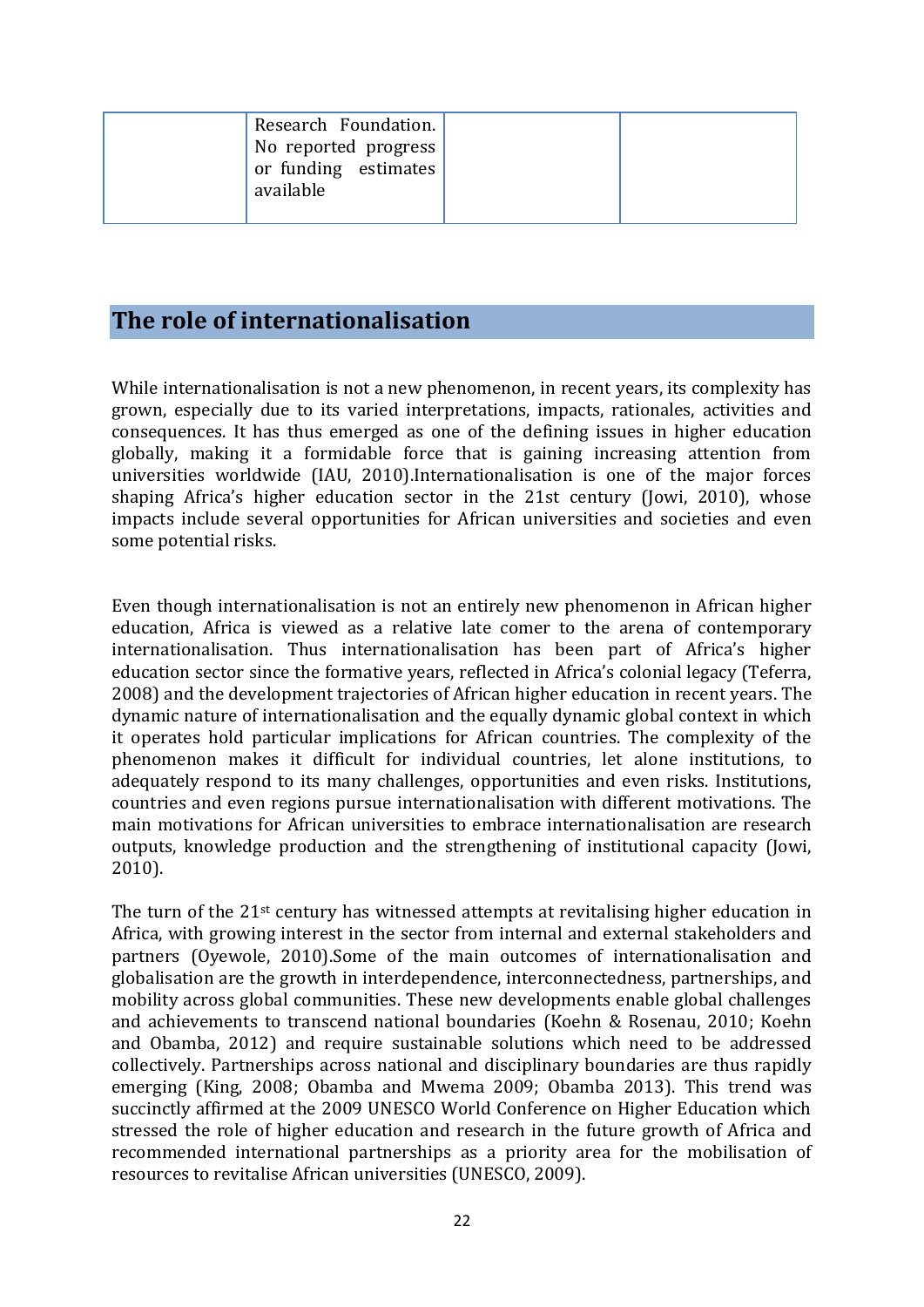As a result, partnerships between universities, already an important aspect of internationalisation, were recognised as being crucial, leading to new forms of collaboration in research, knowledge generation, and institutional strengthening, among other things (Shabani, 2010). Through internationalisation, universities are becoming increasingly strategic actors in Africa's development (King, 2008). Recent key African policy publications illustrate the importance of transnational knowledge partnerships (AfDB, 2008), such as North-South and South-South research collaborations to boost local knowledge production. Internationalisation thus supports Africa in harnessing the power of science, technology and innovation to transform its societies (Obamba, 2013).

Research has become a major driver of internationalisation, especially in Africa where academic research activity remains weak due to quality challenges, weak institutional capacity for research, and inadequate funding, among other factors. Internationalisation and transnational partnerships provide opportunities for researchers to participate in international research networks which can significantly improve the quality of the research environment, funding, research infrastructure, and incentives in African universities (Sehoole, 2008). Through collaborative research activities, universities have, and can continue to develop effective and sustainable interventions. This is evident in the activities of the Regional Universities Forum on Agriculture (RUFORUM) based at Makerere University in Uganda and in the AMPATH program based at Moi University, Kenya. Support programmes such as the Global Fund to fight HIV/AIDS, Tuberculosis and Malaria have provided resources for universities in Kenya, Uganda and Ghana among others to work collaboratively with other international universities on health issues. The three country cases demonstrate how internationalization has contributed to the strengthening of research in different knowledge areas. In Kenya, there are inspiring examples at Moi University and University of Nairobi on the essence of international partnerships in strengthening institutional capacities for research (Obamba, Mwema and Riechi 2013).

Internationalisation also has the potential to strengthen the curriculum in many African universities and thus also contribute to the quality of the learning outcomes. Enhancement of the curriculum through internationalisation could contribute to designing higher quality programmes and infusing new and relevant knowledge appropriate for enhanced research and innovations. The Kenyan case demonstrates clearly how international collaborations has enabled the universities to strengthen their curriculum and make them more responsive and innovative. Ghana and Uganda cases have not delved much on the potentials of internationalization for research and curriculum strengthening.

Most African universities suffer from weak internal governance and management (Mohamedbhai, 2008) which negates potential progress towards internationalisation. Building institutional governance and management capacity is essential for fostering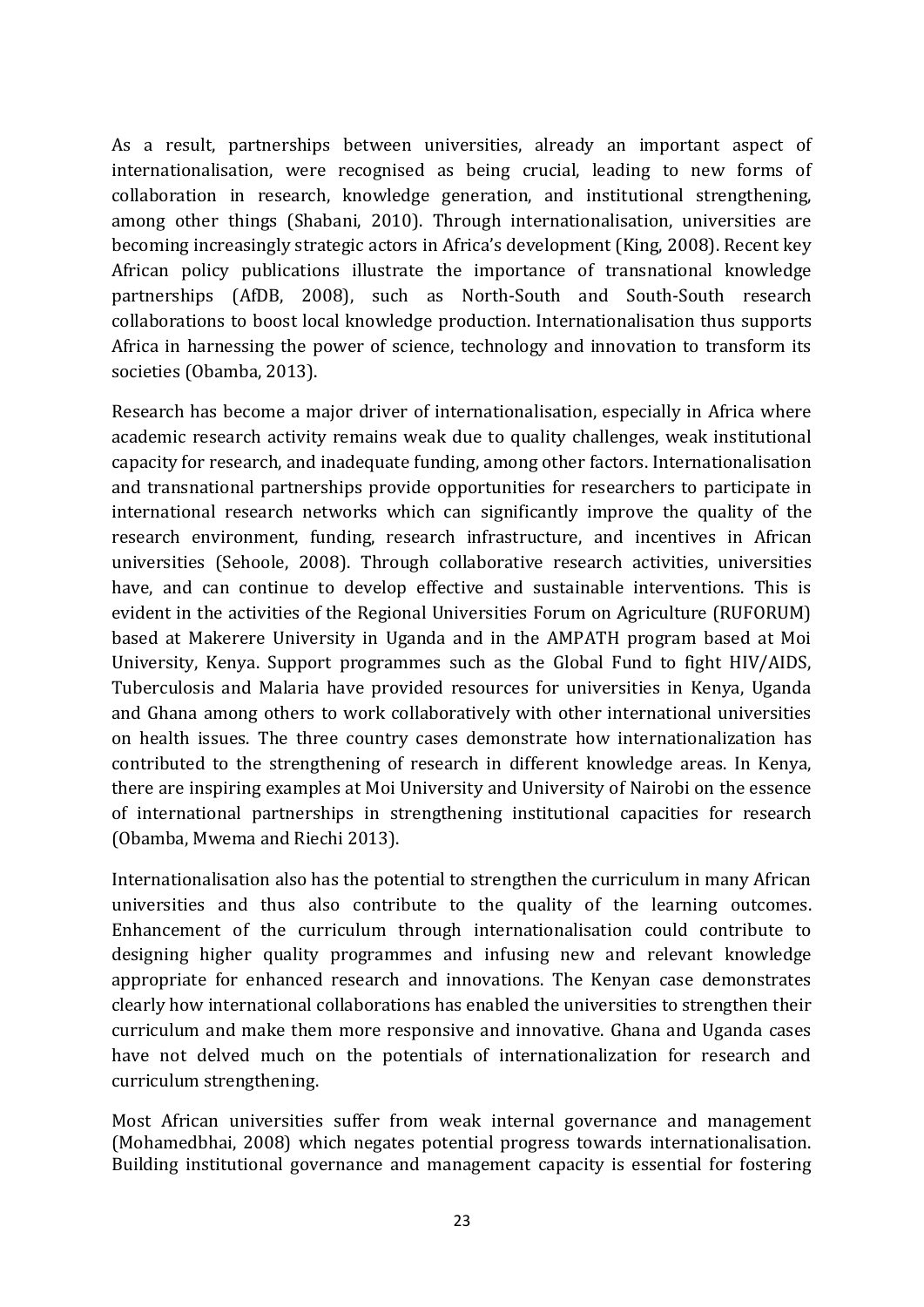partnerships and collaborations, and implementing internationalisation activities. Through internationalisation, African universities can adapt and develop more effective and efficient management practices in order to optimise their potentials for research and innovations. Internationalisation is also important in strengthening human resource capacity in African universities. Kenya, Uganda and Ghana have all benefited in different ways through staff development in international universities. This has even been much more crucial in specialised knowledge areas where these countries still do not have adequate capacities. Then need to enhance human capacities has made African countries send most of their young people abroad to gain these useful skills. As such Kenya is the second leading African country sending students to the United States of America.

Internationalisation has already made an enormous contribution to the development of Africa's skilled expertise, and holds the potential to alleviate Africa's skills deficit. Many African scholars have attained at least one of their academic qualifications abroad (Oyewole, 2010).The situation is further negatively impacted upon by the significant impacts of the brain drain (Hayward, 2010) at a time when postgraduate enrolments are not growing commensurately (Tettey, 2009) with the need to replace the ageing cohort of pioneer African academics. This presents an urgent need for African universities to invest in the development of the new generation of scholars, including improved quality of teaching and research (Hayward, 2010).Most of the universities in the countries included in the cases discussed have established international offices to coordinate internationalization activities. In all the cases it is noted that these offices are poorly staffed and do not have adequate finances for their activities.

The new initiatives towards enhanced academic exchanges, harmonisation of academic programmes, strengthening intra-Africa co-operation, and the realisation of African Higher Education and Research Space (AHERS) afford increased capacity for African universities to address Africa's challenges in different areas. One flagship development is the establishment of the Pan African University (PAU), with centres spread across Africa. This is an attempt to enhance collaboration and co-operation between African countries, while at the same time developing the next generation of African scholars through research and postgraduate training (AU, 2008) in fundamental and development-oriented areas. In addition, the promulgation of the Accra Declaration and its quest for increased opportunities for academic cooperation in Africa (AAU, 2004) led to the establishment of the Mwalimu Nyerere Student Mobility Programme in 2007 to promote internal student mobility.

Universities in the three countries demonstrate that they have a number of international partnerships and collaborations that have contributed immensely to their developments. It is notable that in the recent years, more collaborative arrangements are being witnessed even between African Universities themselves. A case in point is the close links between Kenyan and Ugandan universities that can be traced to the preindependence days when Makerere University was the only one in the East African region. For Kenya and Uganda, institutional collaborations are further coordinated and facilitated by the Inter-University Council for East Africa (IUCEA) and other regional research networks.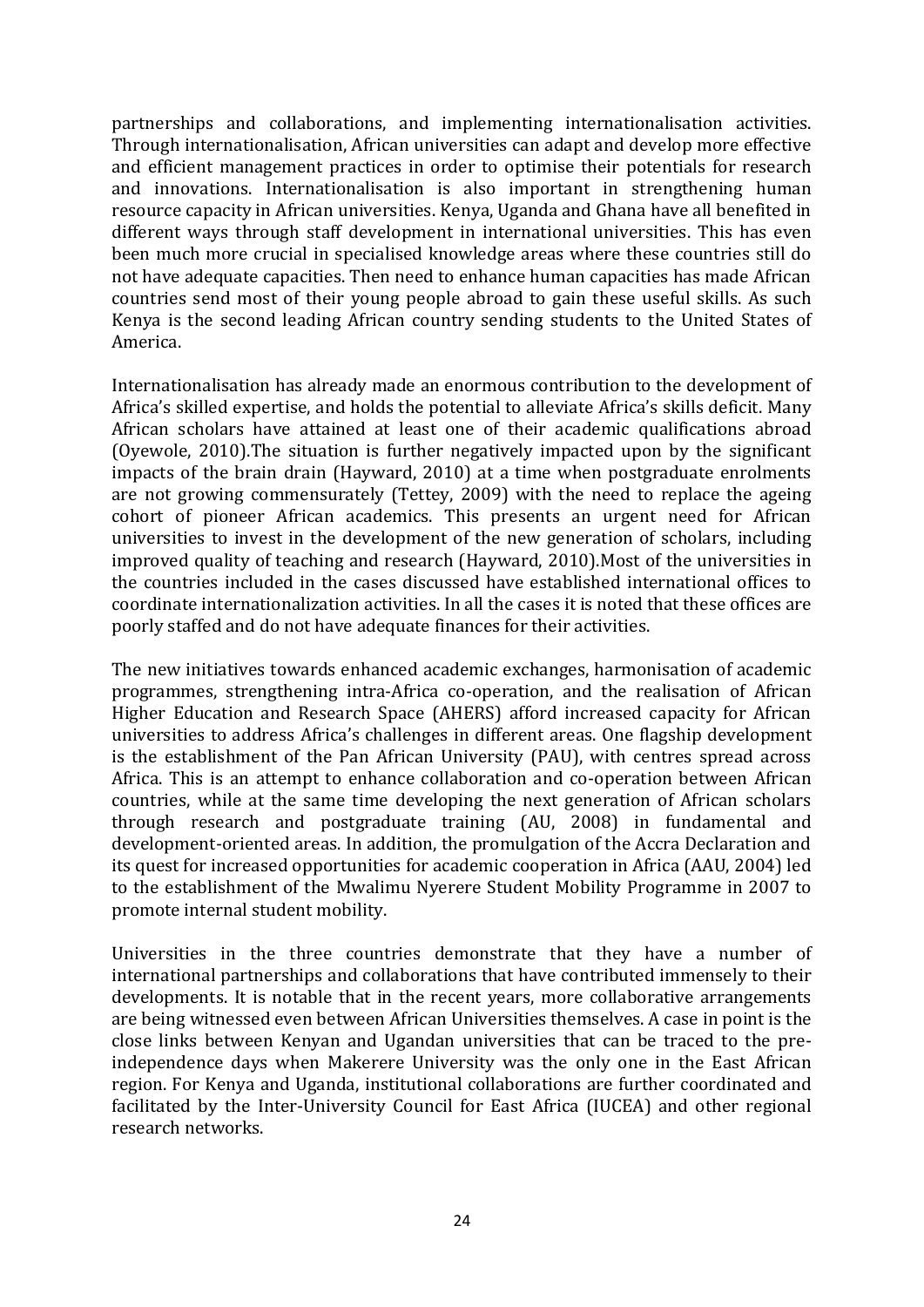Despite these opportunities and developments from internationalization, the scale of the educational divide that separates Africa and other world regions is almost inestimable, and the gap can only be bridged by the effects of collective action. Internationalization provides more opportunities for collective action to reduce these gaps. Some of the barriers can be addressed through partnerships and enhanced international cooperation that can create new opportunities. African universities recognise a number of risks associated with internationalisation (IAU, 2010) including brain drain which continues to weaken the already meagre human resource capacity in African universities. Other risks include the commercialisation of higher education and the imposition of foreign or irrelevant curriculum and policies in African higher education systems (Jowi, 2009).

Apart from the risks, there are also a number of challenges and drawbacks. Due to weak local capacity, Africa's scholarship continues to be shaped largely by Euro-American intellectual paradigms, and theoretical, epistemic, and methodological orientations that are likely to reproduce and reinforce Western knowledge. This lopsided global knowledge and innovation system, with its centre in the industrialised world, is not desirable for Africa's future (Jowi and Obamba, 2013). In this context, another challenge confronting African universities is how to maintain local relevance while simultaneously responding adequately to the demands of increasing internationalisation. All in all, internationalization presents a number of opportunities that could strengthen capacities for research and innovation in Africa

#### <span id="page-24-0"></span>**Results of the case studies**

The case studies of Ghana, Kenya and Uganda show that:

- Recent development policy frameworks and program initiatives in the three countries demonstrate a clear focus on the interconnectedness between STI (science technology, and innovation) and development planning. However, the level of coherence within and among the existing policies, programs, and institutions still remains relatively weak. Policymakers require greater awareness and capacity building to ensure that national STI policies and programs capture the national development priorities and are internally and externally consistent in order to promote policy complementarily, coherence, and effectiveness.
- Notwithstanding the increasing mainstreaming of STI at the national development policy level, and despite the growing emphasis on the instrumentality of universities in promoting economic competitiveness and sustainable development, higher education institutions across the three countries remain poorly integrated into the emerging knowledge-based development paradigm and discourse. Higher education institutions still lack the required vision, resources, capacity, and leadership to embrace science technology and innovation as a guiding principle for their strategic planning and academic programs. The disjoint between national-level policies and institutional realities represent a devastating challenge to the realisation of knowledge-based economies in African countries. Senior leadership within universities and research institutions therefore require skills and capacity strengthening to be able to embed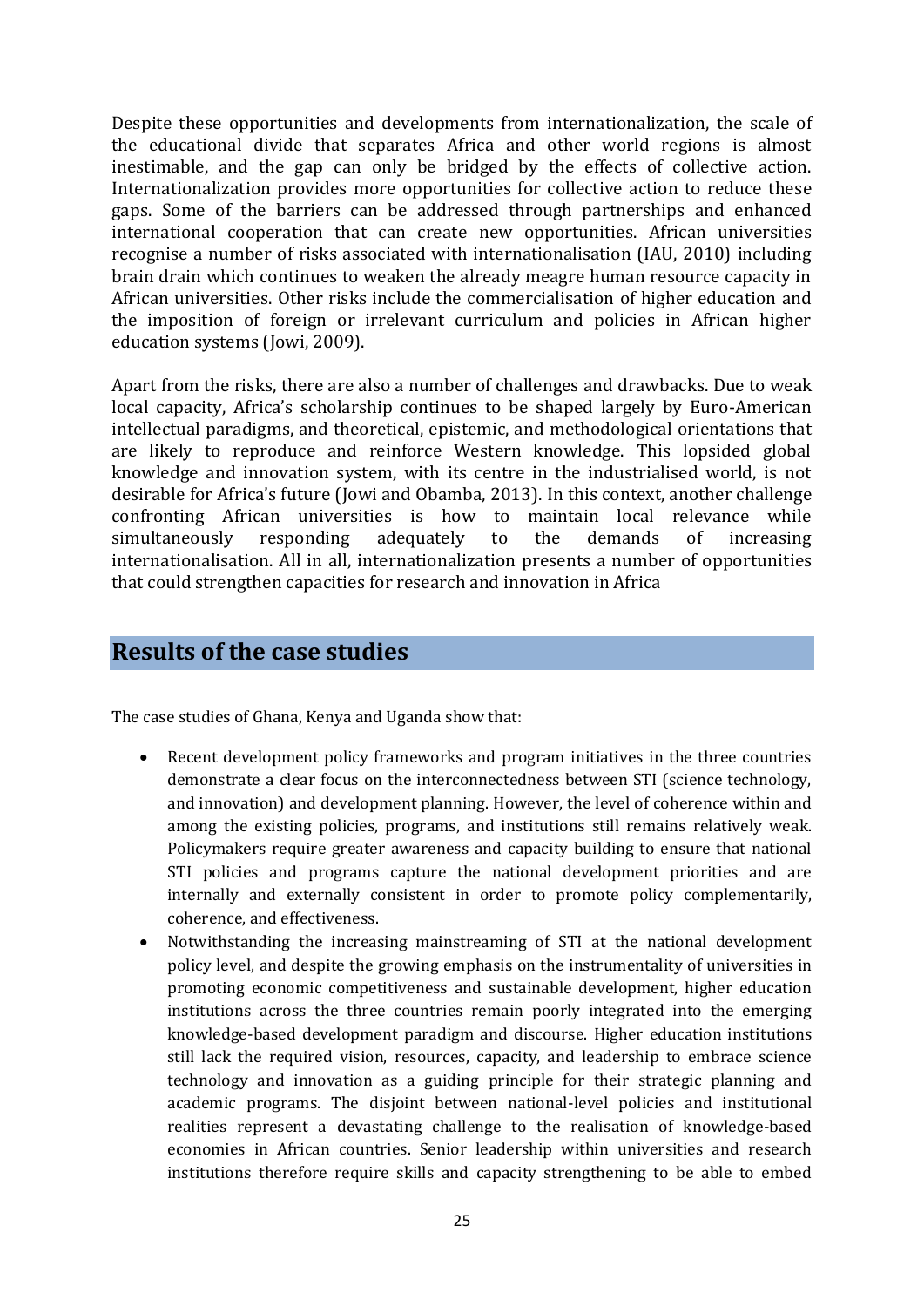knowledge, enterprise, and innovation into their own strategic plans and research programs in order to discharge their mandate as catalysts of development;

- The three countries demonstrate impressive but varying levels of sophistication with respect to recent policy frameworks and governance arrangements for the management of their national research and innovation systems. Ghana and Kenya represent more elaborate and dynamic governance landscapes than Uganda; but all three countries clearly demonstrate an unmistakeable emphasis on developing more effective national institutional arrangements and policies to promote research governance and nurture knowledge economies. The key and most persistent weakness is the lack of national and institutional policies and programs that stimulate collaboration and knowledge exchange between research subsystems and the industrial and business subsystems.
- Inadequate and undiversified funding regimes remain a major challenge to the development of more vibrant research and innovation infrastructure in the three countries and across the sub-Saharan region. In the absence of private-sector funding and competitive grants, public universities and research institutes in the Sub-Saharan region predominantly depend on dwindling public subsidies as well as unpredictable international donor support. This narrow funding base suggests that research and innovation systems in the three countries face severe financial deficits and lack the capacity to formulate and drive their own domestic research agendas. National policymakers and university leadership need to be encouraged to work in closer partnership and to prioritize the strategic importance of research and innovation in national economic growth and competitiveness by investing more significantly in strengthening research capacity, infrastructure, and research opportunities in universities.
- The three country case studies demonstrate that internationalisation, particularly through transnational and transdisciplinary partnerships among universities; represent one of the most effective options for strengthening research capacity and governance arrangements for research and innovation in sub-Saharan countries.
- The studies demonstrate the need for systematic and coherent approaches to integrating STI Policy into national economic and development strategy. This embedding process should accord particular emphasis on the coherent translation and cascading of national development goals and STI policies into clear action plans and intervention programs that are directly connected to promoting economic growth and improving people's real livelihoods.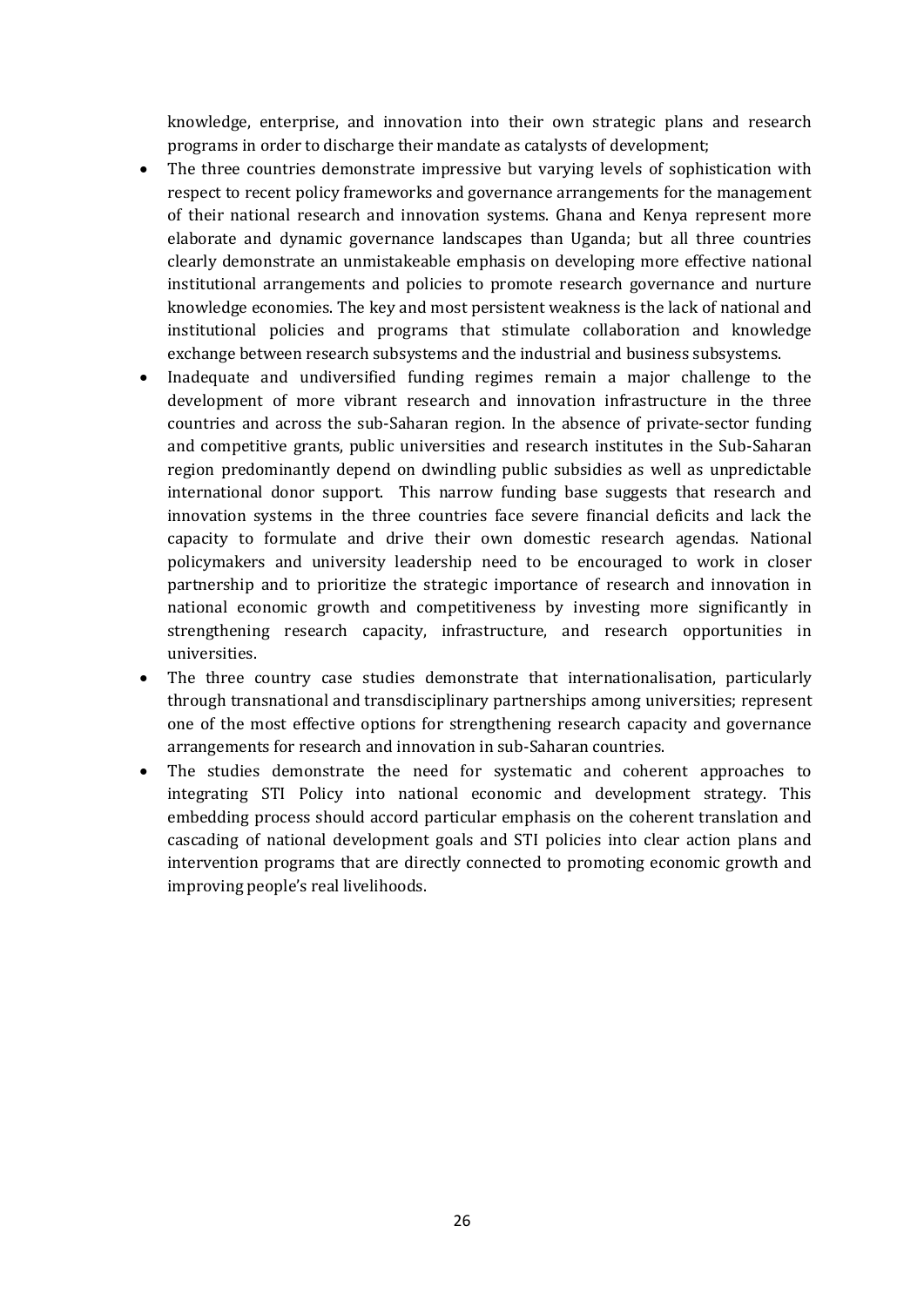#### <span id="page-26-0"></span>**References**

AAU (Association of African Universities). 2005. Renewal of Higher Education in Africa: Report of the African Union/NEPAD Workshop, 27–28 October 2005. Johannesburg: AAU

Adams, J., C. King, and D. Hook. 2010. Global Research Report – Africa. Leeds, UK: Thomson Reuters

AfDB (2008)*Strategy for Higher Education Science and Technology*.African Development BankTunis

AU (2005) Africa's Science and Technology Plan of Action. Pretoria: NEPAD.

AU (2006a).*The Second Decade of Education for Africa: Draft Plan of Action.* Addis Ababa.

AU (2006b).*Africa's Science and Technology Consolidated Action Plan.* Pretoria:

Bloom, David, David Canning, and Kevin Chan. 2006.Higher Education and Economic Development in Africa. Washington, DC: Human Development Sector, Africa Region, World Bank.

EC. 2007. The Africa-European Union Strategic Partnership. Lisbon

Egwang, T.G. (2010). Government should not kill MSI Science Initiative. Daily Monitor, 28 April, 2010.

Ghana Statistical Service (GSS), 2011, Statistics for Development and Progress

IAU (International Association of Universities). 2010. Internationalization of Higher Education: Global Trends, Regional Perspectives. IAU third global survey. Paris:

Jowi, J.O, and Obamba, M.O (2013) Internationalization in Africa: Where to Focus Funding for Real Impact. In Mary Stiasny and Tim Gore (eds.) *Going Global: Changing Education for a Changing World*, Emerald Publishing: Bingley

Kenya (2006). Transformation of Higher Education and Training in Kenya to Secure Kenya's Development in the Knowledge Economy, Report of the Public Universities Inspection Board, Nairobi: Government Printer.

Kenya (2007a). Kenya Vision 2030, Nairobi: Government Printer.

Kenya (2007b) Report of the Task Force for the Development of the National Strategy for University Education (Wandiga Task Force); Government Printers: Nairobi

Kenya (2008). Ministry of Education Science and Technology Strategic Plan 2008-2012, Nairobi: Government Printers.

Kenya (2009) National Science Technology and Innovation Policy and Strategy. Ministry of Education Science and Technology (MoHEST): Nairobi

Kenya, Government (2010b) *Research Technology and Innovation Sector: Medium Term Expenditure Framework Report 2011/12- 2013/14.* Government Printer: Nairobi

Koehn H. P. and Obamba M. O. (2012) Transformative Role of Transnational Research and Development in International Higher Education: Global Perspectives. In: D. Deardoff, J.D Heyl, T.